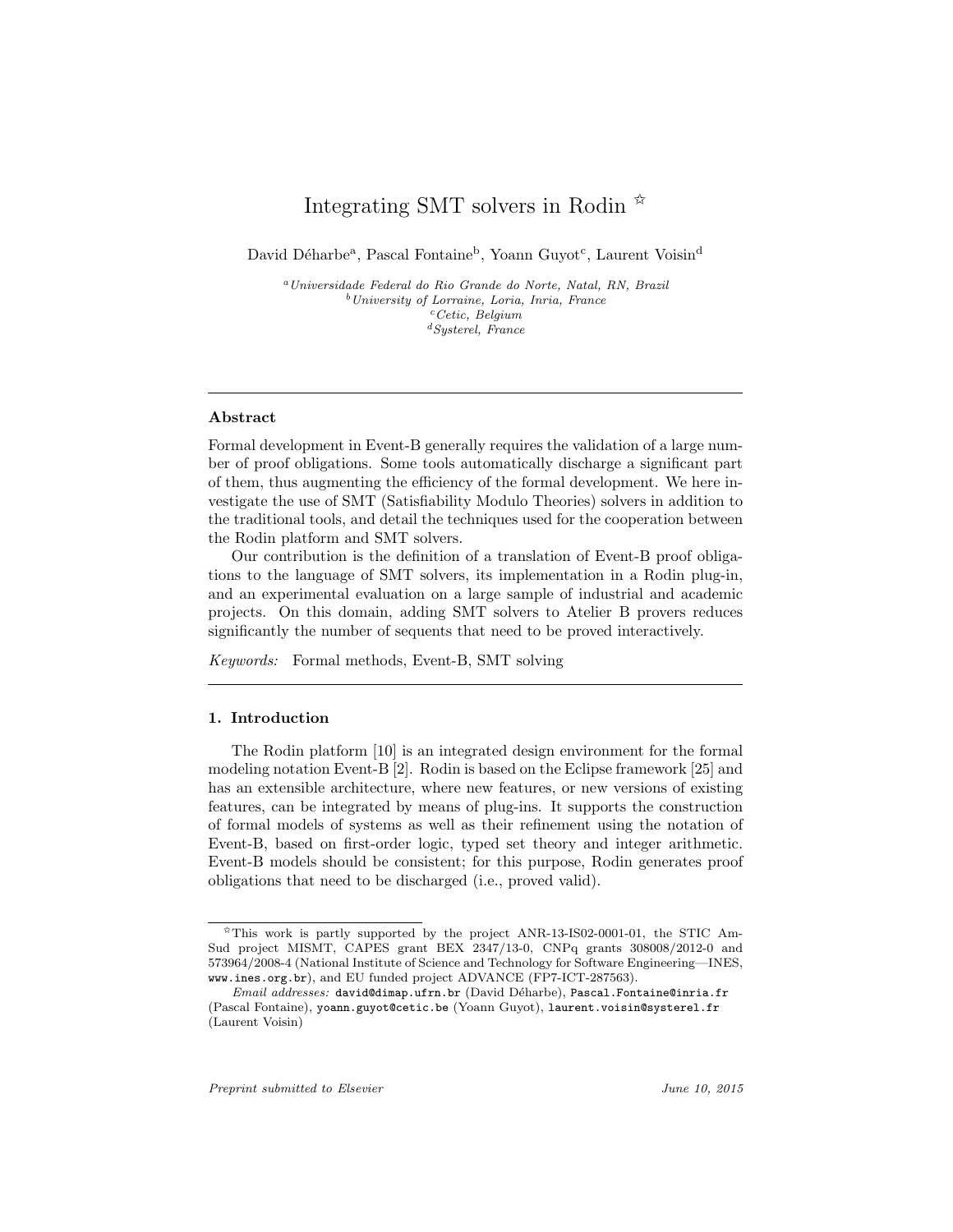The proof obligations are represented internally as sequents, and a sequent calculus forms the basis of the verification machinery. Proof rules are applied to a sequent and produce zero, one or more new, usually simpler, sequents. A proof rule producing no sequent is called a discharging rule. The goal of the verification is to build a proof tree corresponding to the application of the proof rules, where all the leaves are discharging rules. In practice, the proof rules are generated by so-called reasoners. A reasoner is a plug-in that can either be standalone or use existing verification technologies through third-party tools. Most of the time, sequents are not amenable to finite domain encoding, and engines such as model checkers are not appropriate reasoners.

The usability of the Rodin platform, and of formal methods in general, greatly depends on several aspects of the verification activity:

- Automation Ideally, the validity status of proof obligations is computed automatically by reasoners. If human interaction is required for discharging valid proof obligations (using an interactive theorem prover), productivity is negatively impacted.
- Information Validation of proof obligations should not be sensitive to irrelevant modifications of the model. When modifying the model, large parts of the proof can be preserved if the precise facts used to validate each proof obligation are recorded. It is important that the reasoners are able to provide such sets of relevant facts, since they can then be used to automatically construct new proof rules to be stored and tried for after model changes. Also, other sequents (valid for the same reason) may be discharged by these rules without requiring another call to the reasoner.

In addition, when reasoners are able to generate counter-examples of failed proof obligations, this information can be very valuable to the user as hints to improve the model and the invariants.

Trust When a prover is used, either the tool itself or its results need to be certified; otherwise the confidence in the formal development is jeopardized.

In this paper, we address the application of a verification approach that may potentially fulfill these three requirements: Satisfiability Modulo Theory (SMT) solvers. SMT solvers can *automatically* handle large formulas of first-order logic with respect to some background theories, or a combination thereof, such as different fragments of arithmetic (linear and non-linear, integer and real), arrays, bit vectors, etc. They have been employed successfully to handle proof obligations with tens of thousands of symbols stemming from software and hardware verification. This paper extends the work presented in [15], and provides details of a translation of Event-B sequents to SMT input. The difficulty essentially lies in the way sets are translated. We here propose two approaches to tackle this challenge. Notice that these approaches could also be applied to other set-based formalisms such as the B method [1],  $TLA + [20, 19]$ , VDM [16] and Z [27].

The SMT-LIB initiative provides a standard for the input language of SMT solvers, and, in its last version [5], a command language defining a common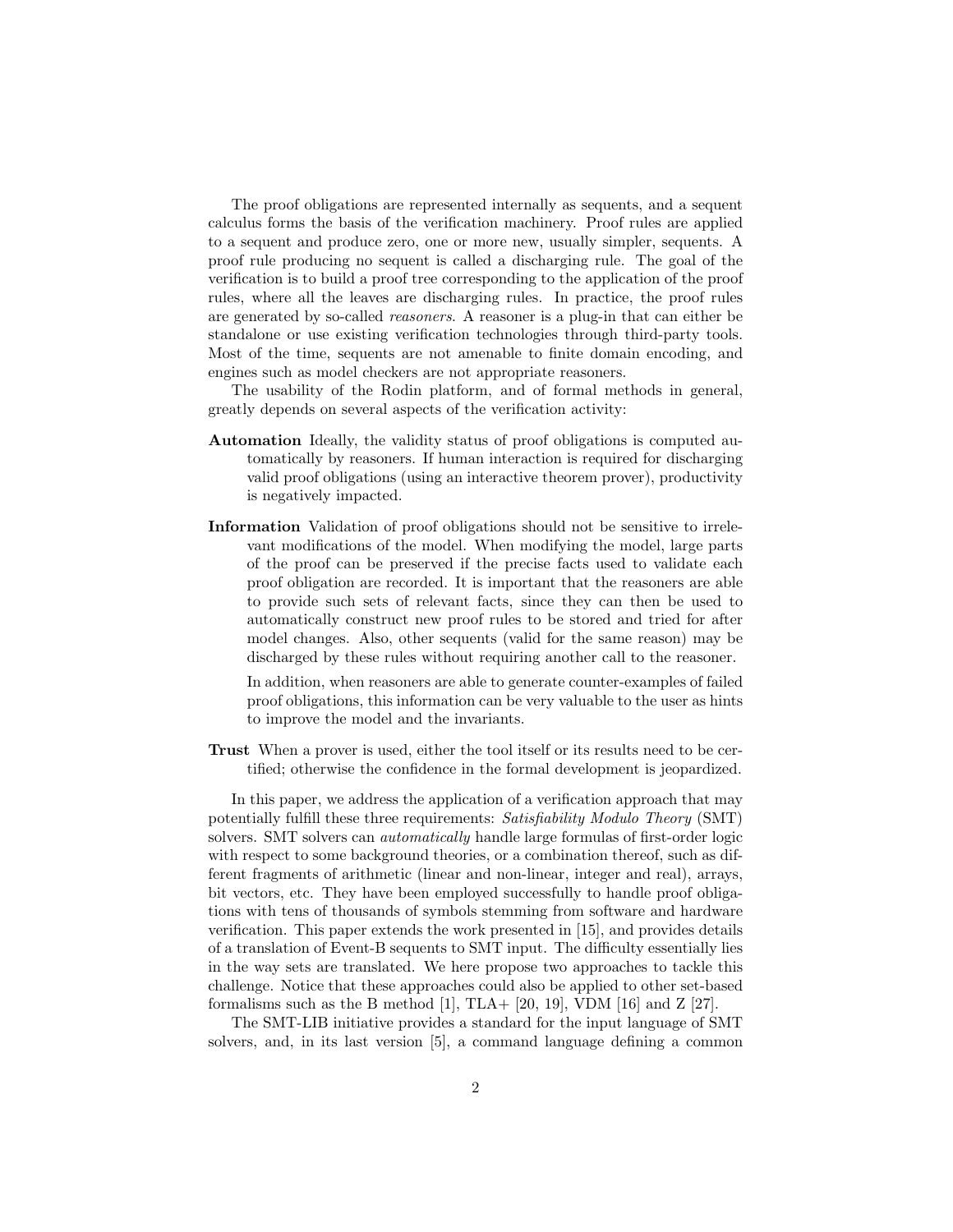

Figure 1: Schematic view of an SMT solver.

interface to interact with SMT solvers. We implemented a Rodin plug-in using this interface. The plug-in also extracts from the SMT solvers some additional information such as the relevant hypothesis. Some solvers (e.g. Z3 [12] and veriT [9]) are able to generate a comprehensive proof for validated formulas, which can be verified by a trusted proof checker [3]. In the longer term, besides automation, and information, trust may be obtained using a centralized proof manager. The plug-in is open-source, distributed under the same license as Rodin, and its source code is available in the main Rodin repository. The plug-in is easily installable by users through the update manager of the Rodin platform.

Overview. We start in Section 2 by giving some insights on the techniques employed in SMT solvers. Section 3 presents the translation of Rodin sequents to the SMT-LIB notation. Section 4 illustrates the approach through a simple example. Section 5 presents experimental results, based on the verification activities carried out for a variety of Event-B projects. We conclude by discussing future work.

Throughout the paper, formulas are expressed using the Event-B syntax [21], and sentences in SMT-LIB are typeset using a typewriter font.

# 2. Solving SMT formulas

In this section, we provide some insight about the internals of SMT solvers, in order to give to the reader an idea of the kind of formulas that can successfully be handled by SMT solvers. A very schematic view of an SMT solver is presented in Figure 1. Basically it is a decision procedure for quantifier-free formulas in a rich language coupled with an instantiation module that handles the quantifiers in the formulas by grounding the problem. For quantified logic, SMT solvers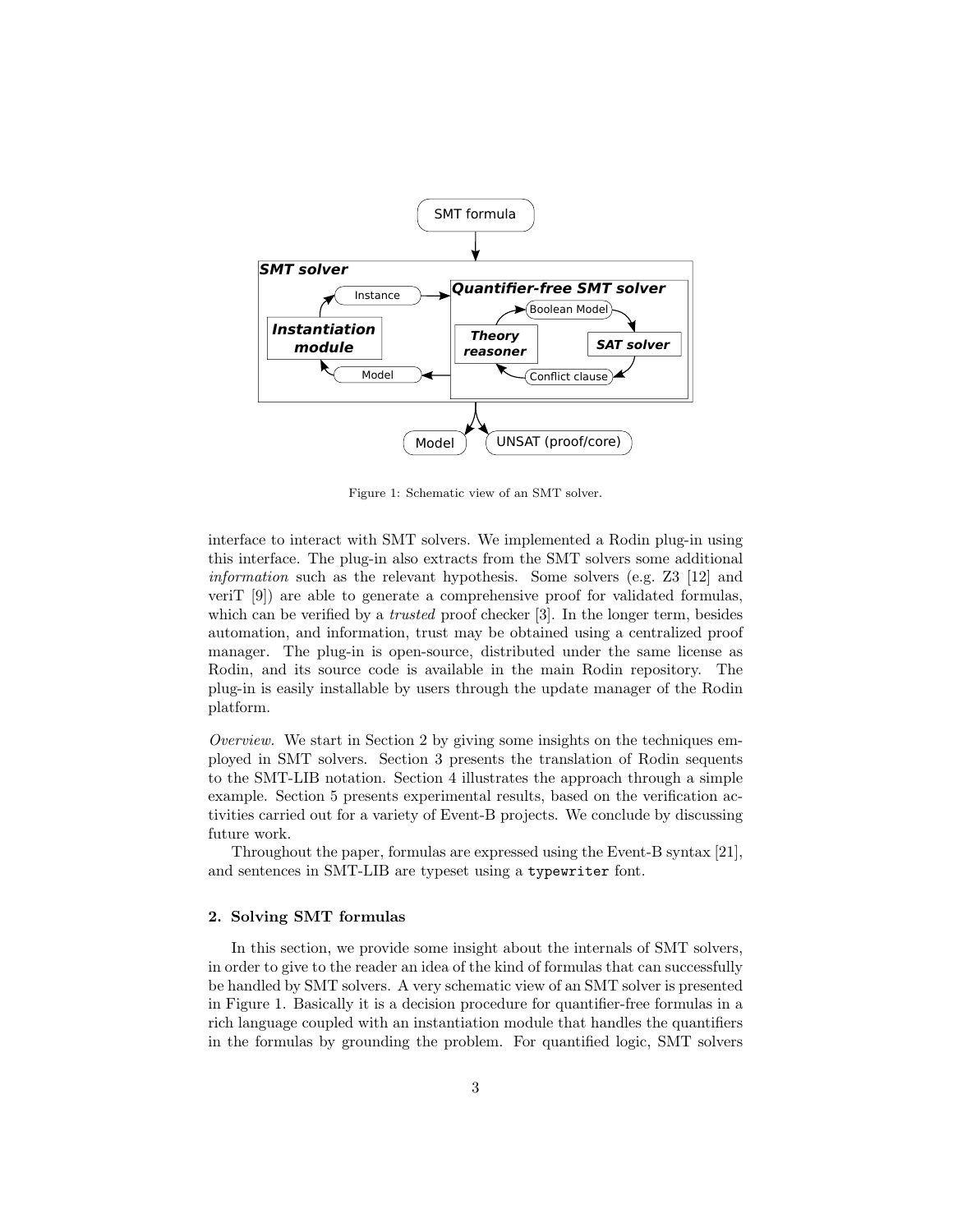are of course not decision procedures anymore, but they work well in practice if the necessary instances are easy to find and not too numerous.

We refer to [4] for more information about the techniques described in this section and SMT solving in general. There are several SMT solvers supporting quantifiers; the plug-in described in this paper makes use of Alt-Ergo [8], CVC3 [6], Z3 [12], and veriT [9]. This last solver is developed by two of the authors of this paper.

#### 2.1. Quantifier-free formulas

Historically, the first goal of SMT solvers was to provide efficient decision procedures for expressive languages, beyond pure propositional logic. Those solvers have always been based on a cooperation of a Boolean engine, nowadays typically a SAT solver (see [7] for more information on SAT solver techniques and tools), and a theory reasoner to check the satisfiability of a set of literals in the considered language. The Boolean engine generates models for the Boolean abstraction of the input formula, whereas the theory reasoner refutes the sets of literals corresponding to these abstract models by conjunctively adding conflict clauses to the propositional abstraction. This exchange runs until either the Boolean abstraction is sufficiently refined for the Boolean reasoner to conclude that the formula is unsatisfiable, or the theory reasoner concludes that the abstract model indeed corresponds to a model of the formula.

The theory reasoners are themselves based on a combination of decision procedures for various fragments. In our context, the relevant decision procedures are congruence closure — to handle uninterpreted predicates and functions  $\overline{\phantom{a}}$ decision procedure for arrays (typically reduced to some kind of congruence closure), and linear arithmetic. It is possible, using the Nelson-Oppen combination method [22, 26], to build a decision procedure for the union of the languages. The theory reasoner used in most SMT solvers is thus able to decide the satisfiability of literals on a language containing a mix of uninterpreted symbols, linear arithmetic symbols, and array operators.

For the theory reasoner and the SAT solver to cooperate successfully, some further techniques are necessary. Among these techniques, if a set of literals is found unsatisfiable, it is most valuable to generate small conflict clauses, in order to refine the Boolean abstraction as strongly as possible. Models of the propositional abstraction are checked for satisfiability while they are being built, so that unsatisfiability can be detected early. Finally, theory propagation, in which the theory reasoner provides hints for the SAT solver decisions, has proved to be very worthwhile in practice.

#### 2.2. Instantiation techniques

Within SMT solvers, solving formulas with quantifiers is done by reduction to quantifier-free formulas, using instantiation. Indeed, formula  $\forall x \varphi(x)$  stands for a conjunction over all combinations of values for x. Any formula of the form  $\forall x \varphi(x) \Rightarrow \varphi(t)$ , for any terms t, can be added conjunctively to the input without changing its truth value. To show that a formula is unsatisfiable, it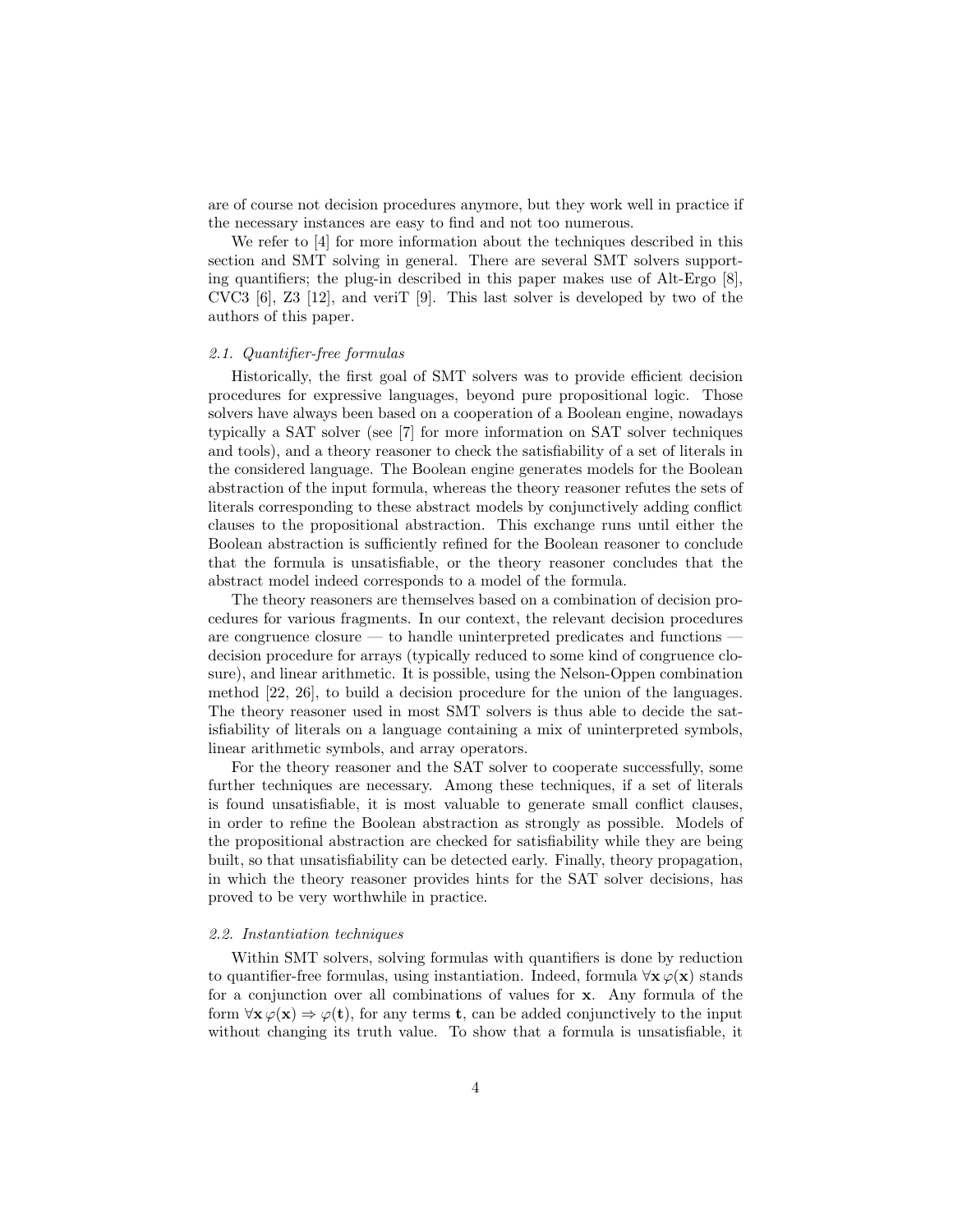is thus sufficient to find the right instances of quantified formulas to add to the input. In that context, even if the SMT solver abstracts  $\forall x \varphi(x)$  to a Boolean proposition, it is able to reason about the formulas with quantifiers. The quantifier instantiation module is responsible for producing lemmas of the form  $\forall x \varphi(x) \Rightarrow \varphi(t)$ . Automatically finding the right instances of quantified formulas is a key issue for the verification of sequents (as well as proof obligations produced in the context of a number of software verification tools). Generating too many instances may overload the solver with useless information and exhaust computing resources. Generating too few instances will result in an "unknown", and useless, verdict. Handling quantifiers within SMT solvers is still a very active research subject, and the methods to handle quantifiers vary greatly from one solver to another. We report here how veriT copes with quantified formulas. Several instantiation techniques are applied in turn: trigger-based, sort-based and superposition techniques.

The trigger-based and sort-based instantiation techniques are applied to topmost quantifiers, that is, to quantifiers that are not themselves in the scope of other quantifiers. Remember that, when checking the satisfiability of formulas, existential quantifiers with positive polarity and universal quantifiers with negative polarity can be eliminated by Skolemization. This satisfiability preserving transformation replaces suitable quantified variables by witnesses, introducing new uninterpreted symbols (constants or functions). In veriT, Skolemization automatically occurs for top-most quantifiers, whereas Skolemizable quantifiers in the scope of non-Skolemizable quantifiers are not eliminated. As a consequence, only Skolem constants are introduced, and no Skolem functions. Instantiation will remove top-most non-Skolemizable quantifiers, some quantifiers in the instance may then become top-most Skolemizable quantifiers in the process, and are in turn eliminated with the introduction of Skolem constants. This strategy is effective in practice.

In a quantified formula  $Q\mathbf{x}\varphi(\mathbf{x})$ , a trigger is a set of terms  $T = \{t_1, \dots, t_n\}$ such that the free variables in T are the quantified variables  $x$  and each  $t_i$  is a sub-term of the matrix  $\varphi(\mathbf{x})$  of the quantified formula. Trigger-based instantiation consists in finding, in the formula, sets of ground terms  $T'$  that match  $T$ , i.e., such that there is a substitution  $\sigma$  on **x**, where the homomorphic extension of  $\sigma$  over T yields T'. Each such substitution defines an instantiation of the original quantified formula. Some verification systems allow the user to specify instantiation triggers. This is not the case in Rodin, and veriT applies heuristics to annotate quantified formulas with triggers.

If the trigger-based approach does not yield any new instance, veriT falls back to sort-based instantiation. All ground terms in the formula are collected, and each quantified formula is instantiated with every term that has the same type as the quantified variable.

Finally, veriT also features a module to communicate with a superpositionbased first-order logic automated theorem prover, namely the E prover [24]. It is built upon automated deduction techniques such as rewriting, subsumption, and superposition and is capable of identifying the unsatisfiability of a set of quantified and non-quantified formulas. When such a set is found satisfiable,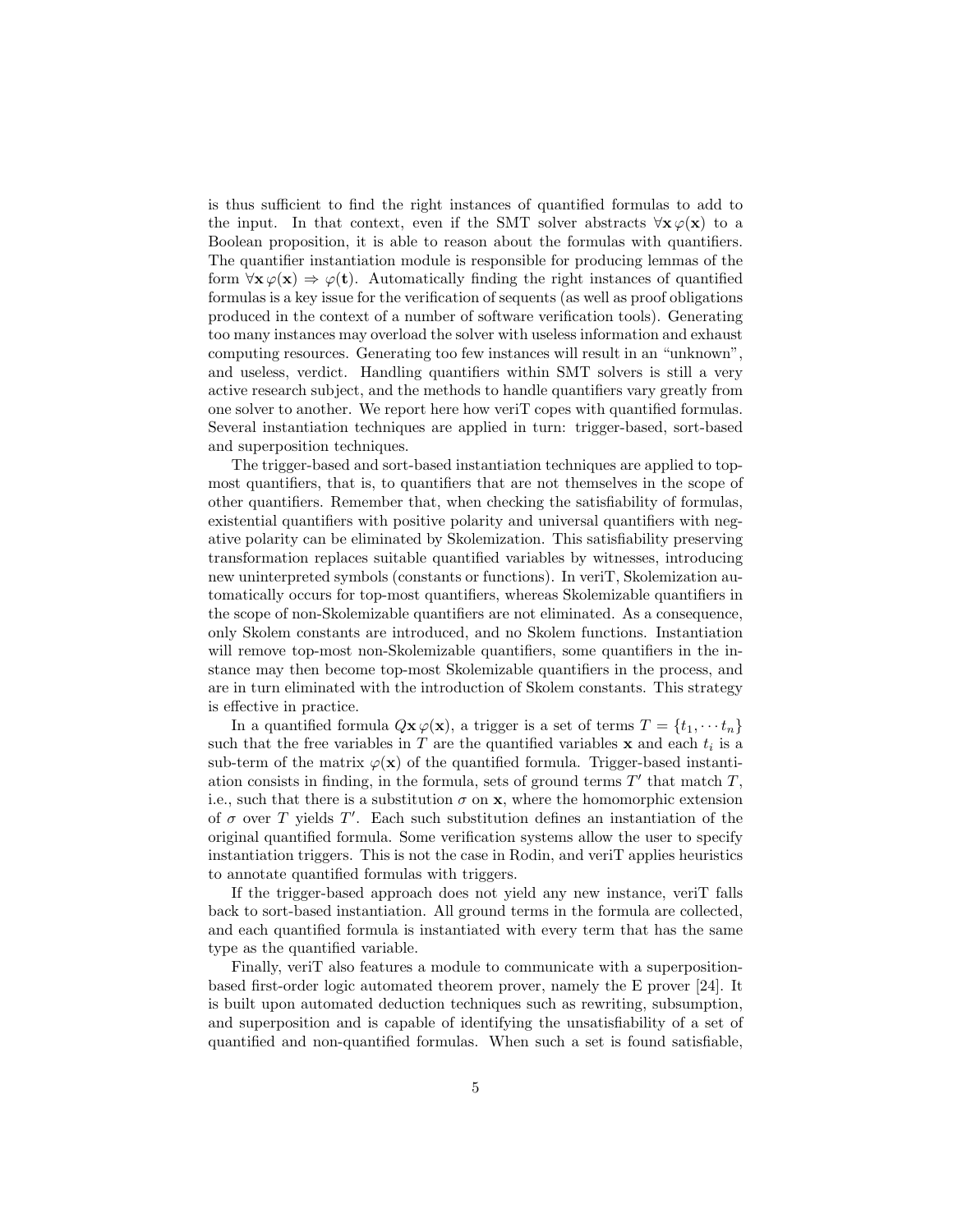lemmas are extracted from its output and communicated to the other reasoning modules of veriT. The E prover, like many saturation-based first-order provers, is complete for first-order logic with equality.

# 2.3. Unsatisfiable core extraction

Additionally to the satisfiability response, it is possible, in case of an unsatisfiable input, to ask for an unsatisfiable core. It may indeed be very valuable to know which hypotheses are necessary to prove a goal in a verification condition. For instance, the sequent (1) discussed in Section 4 and translated into the SMT input in Figure 6 is valid independently of the assertion labeled grd1; the SMT input associates labels to the hypotheses, guards, and goals, using the reserved SMT-LIB annotation operator !. A solver implementing the SMT-LIB unsatisfiable core feature could thus return the list of hypotheses used to validate the goals. In the case of the example in Figure 6, the guard is not necessary to prove unsatisfiability, and would therefore not belong to a good unsatisfiable core.

Recording unsatisfiable cores for comparison with new proof obligations is particularly useful in our context. Indeed, users of the Rodin platform will want to modify their models and their invariants, resulting in a need of validating again proof obligations mostly but not fully similar to already validated ones. If the changes do not impact the relevant hypotheses and goal of a proof obligation, comparison with the (previous) unsatisfiable core will discharge the proof obligation and the SMT solver will not need to be run again. Also a same unsatisfiable core is likely to discharge similar proof obligations, for instance generated for a similar transition, but differing for the guard.

The unsatisfiable core production for the veriT solver is related to the proof production feature. The solver is indeed able to produce a proof, and it has moreover a facility to prune the proof of unnecessary proof steps and hypotheses. It suffices thus to check the pruned proof and collect all hypotheses in that proof to obtain a super-set of the unsatisfiable core that is often minimal in practice. Other approaches for unsatisfiable core extraction for SMT are presented and discussed in [4].

# 3. Translating Event-B to SMT

Figure 2 gives a schematic view of the cooperation framework between Rodin and the SMT solver. Within the Rodin platform, each proof obligation is represented as a sequent, i.e. a set of hypotheses and a conclusion. These sequents are discharged using Event-B proof rules. Our strategy to prove an Event-B sequent is to build an SMT formula, call an SMT solver on this formula, and, on success, introduce a new suitable proof rule. This strategy is presented as a tactic in the Rodin user interface. Since SMT solvers answer the *satisfiability* question, it is necessary to take the negation of the sequent (to be validated) in order to build a formula to be refuted by the SMT solver. If the SMT solver does not implement unsatisfiable core generation, the proof rule will assert that the full Event-B sequent is valid (and will only be useful for that specific sequent). Otherwise an unsatisfiable core  $-$  i.e., the set of facts necessary to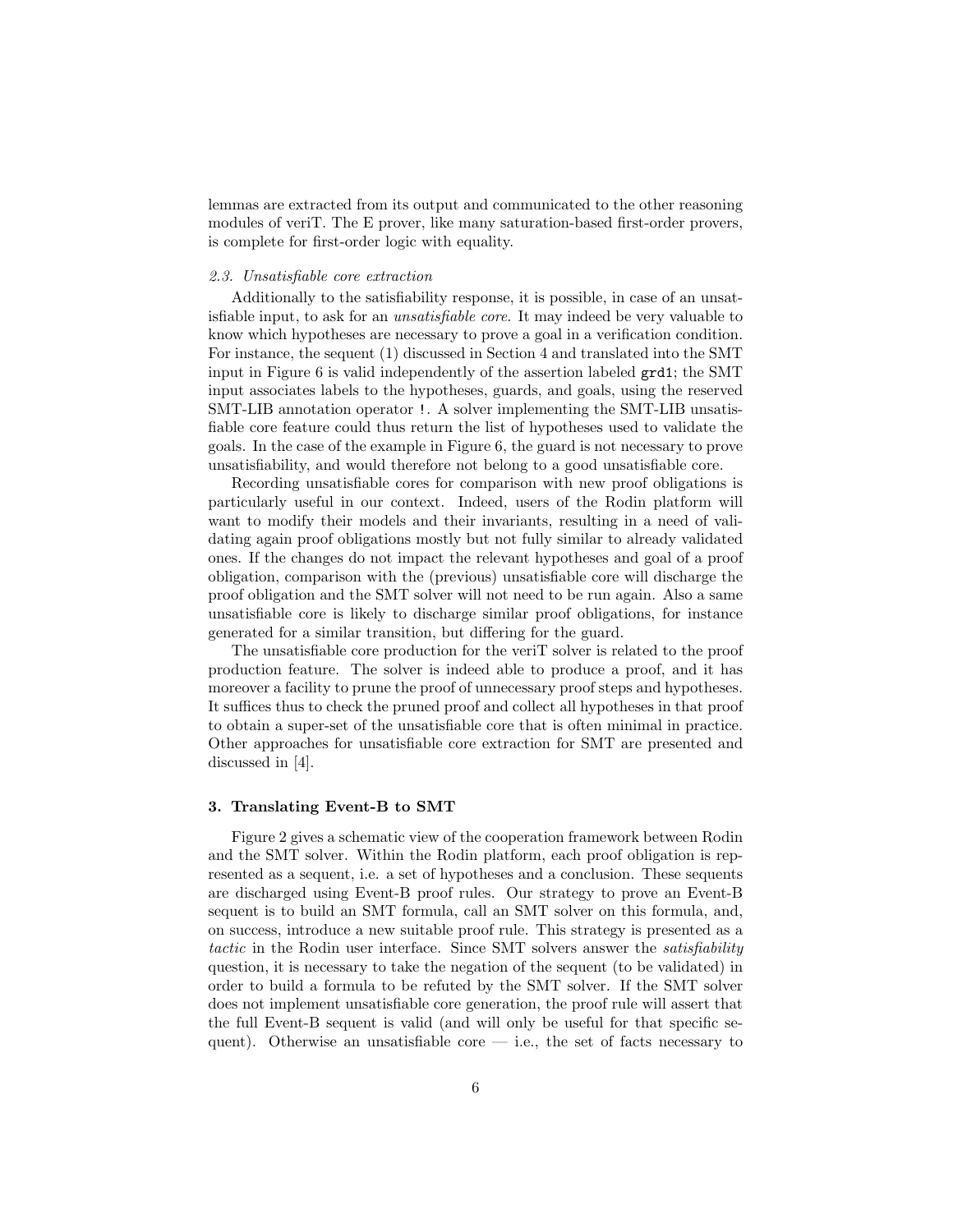

Figure 2: Schematic view of the interaction between Rodin and SMT solvers.

prove that the formula is unsatisfiable — is supplied to Rodin, which will extract a stronger Event-B proof rule containing only the necessary hypotheses. This stronger proof rule will hopefully be applicable to other Event-B sequents. If, however, the SMT solver is not successful, the application of the tactic has failed and the proof tree remains unchanged.

The SMT-LIB standard proposes several "logics" that specify the interpreted symbols that may be used in the formulas. Currently, however, none of these logics fits exactly the language of the proof obligations generated by Rodin. There exists a proposal for such a logic [18], but the existing SMT solvers do not yet implement corresponding reasoning procedures. Our pragmatic approach is thus to identify subsets of the Event-B logics that may be handled by the current tools, either directly or through some simple transformations. The translation takes as input the Event-B proof obligations. The representation of proof obligations is such that each identifier has been annotated with its type. In the type system, integers and Booleans are predefined, and the user may create new basic sets, or compose existing types with the powerset and Cartesian product constructors. Translating Boolean and arithmetic constructs is mostly straightforward, since a direct syntactic translation may be undertaken for some symbols: Boolean operators and constants, relational operators, and most of arithmetic (division and exponentiation operators are currently translated as uninterpreted symbols). As an example of transformation of an Event-B sequent to an SMT formula, consider the sequent with goal  $0 < n+1$  under the hypothesis  $n \in \mathbb{N}$ ; the type environment is  $\{n \in \mathbb{Z}\}$  and the generated SMT-LIB formula is:

```
(set-logic AUFLIA)
(declare-fun n () Int)
(assert (>= n 0))
(assert (not (< 0 (+ n 1))))
```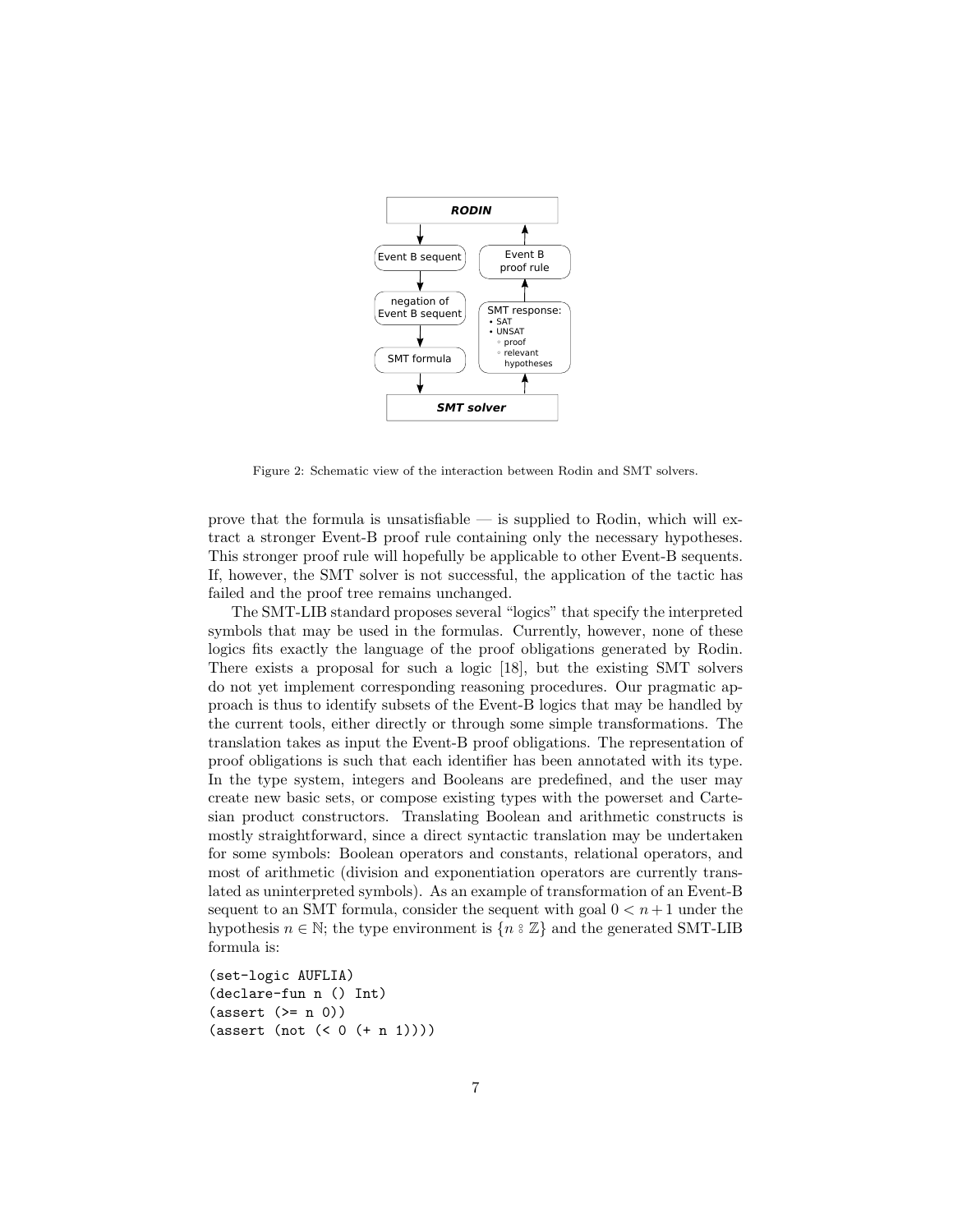# (check-sat)

The main issue in the translation of proof obligations to SMT-LIB is the representation of the set-theoretic constructs. We present successively two approaches. The simplest one, presented shortly for completeness, is based on the representation of sets as characteristic predicates [13]. Since SMT solvers handle first-order logic, this approach does not make it possible to reason about sets of sets. The second approach removes this restriction. It uses the ppTrans translator, already available in the Rodin platform; this translator removes most set-theoretic constructs from proof obligations by systematically expanding their definitions.

#### 3.1. The λ-based approach

This approach implements and extends the principles proposed in [13] to handle simple sets. Essentially, a set is identified with its characteristic function. For instance the singleton  $\{1\}$  is identified with  $(\lambda x \times \mathbb{Z} \mid x = 1)$  and the empty set is identified with the polymorphic  $\lambda$ -expression ( $\lambda x$   $\in$  X | FALSE), where X is a type variable. The union of (two) sets is a polymorphic higher-order function  $(\lambda(S_1 \otimes X \to \text{BOOL}) \mapsto (S_2 \otimes X \to \text{BOOL}) \mid (\lambda x \otimes X \mid S_1(x) \vee S_2(x))),$ etc.

SMT-LIB does not provide a facility for  $\lambda$ -expressions, and has limited support for polymorphism. This approach requires several extensions to SMT-LIB: λ-expressions, a polymorphic sort system, and macro-definitions. Those extensions are actually implemented in the veriT parser. Consider the sequent  $A \otimes \mathbb{P}(\mathbb{Z}) \vdash A \cup \{a\} = A$ , the translation to this extended SMT-LIB language produces:

```
(declare-fun A (Int) Bool)
(declare-fun a () Int)
(define-fun (par (X) (union ((S1 (X Bool)) (S2 (X Bool))) (X Bool)
              (lambda ((x X)) (or (S1 x) (S2 x))))(define-fun enum ((x Int)) Bool (= x a))
(\text{assert} (\text{not } (= (\text{union A enum}) A)))(check-sat)
```
where X denotes a sort variable. The function definitions union and enum are inserted by the translator. The former is part of a corpus of definitions for most of the set-theoretic constructs (see [13, 14] for details). The latter is created onthe-fly by the translator to denote the set  $\{a\}$ . Both definitions are composed of a list of sorted parameters, the sort of the result, and the body expressing the value of the result. The macro processor implemented in veriT transforms this goal to

```
(not (forall ((x Int)) (iff (or (A x) (= x a)) (A x))))
```
i.e., a first-order formula that may then be handled using usual SMT solving techniques. It is also possible to use veriT only as a pre-processor to produce plain SMT-LIB formulas that are amenable to verification using any SMT-LIB compliant solver.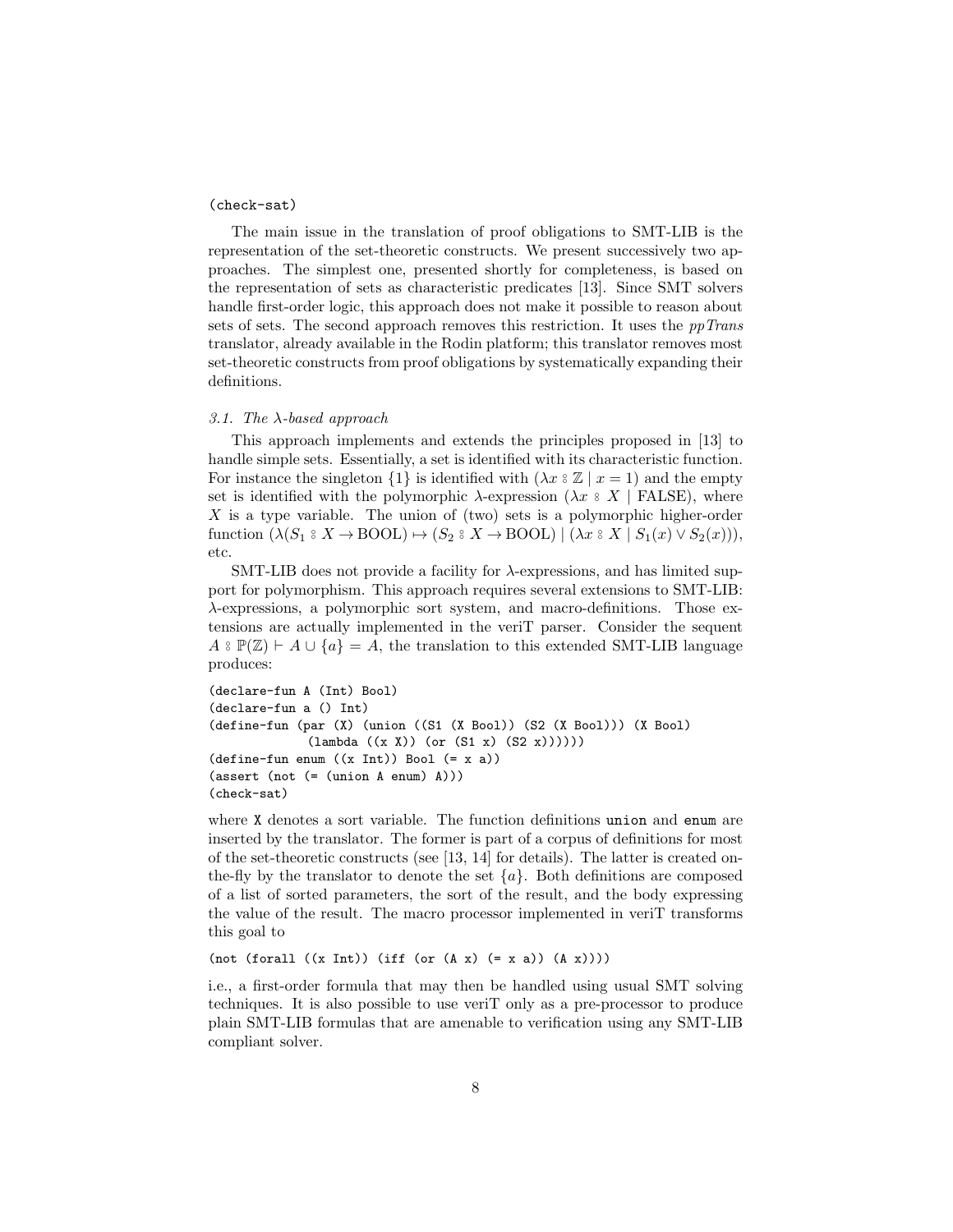$$
P ::= P \Rightarrow P | P \equiv P | P \land \cdots \land P | P \lor \cdots \lor P |
$$
  
\n
$$
\neg P | \forall L \cdot P | \exists L \cdot P |
$$
  
\n
$$
A = A | A < A | A \le A | M \in S | B = B | I = I
$$
  
\n
$$
L ::= I \cdots I
$$
  
\n
$$
I ::= Name
$$
  
\n
$$
A ::= A - A | A \text{ div } A | A \text{ mod } A | A \exp A |
$$
  
\n
$$
A + \cdots + A | A \times \cdots \times A | -A | I | \text{ Integral}
$$
  
\n
$$
B ::= true | I
$$
  
\n
$$
M ::= M \mapsto M | I | \text{ integer} | \text{bool}
$$
  
\n
$$
S ::= I
$$

Figure 3: Grammar of the language produced by  $ppTrans$ . The non-terminals are  $P$  (predicates),  $L$  (list of identifiers),  $I$  (identifiers),  $A$  (arithmetic expressions),  $B$  (Boolean expressions), M (maplet expressions), S (set expressions).

As already mentioned, the main drawback of this approach is that sets of sets cannot be handled. It is thus restricted to simple sets and relations. Furthermore its reliance on extensions of the SMT-LIB format creates a dependence on veriT as a macro processor. The next approach lifts these restrictions.

## 3.2. The ppTrans approach

Our second approach uses the translator ppTrans provided by the Predicate Prover available in Rodin [17]. This tool translates an Event-B formula to an equivalent formula in a subset of the Event-B mathematical language. The grammar of this subset is shown in Figure 3. Note that the sole set-theoretic symbol is the membership predicate. In addition, the translator performs decomposition of binary relations and purification, namely it separates arithmetic, Boolean and set-theoretic terms. Finally ppTrans performs basic Boolean simplifications on formulas. In the following, we provide details on those transformations, using the notation  $\varphi \leadsto \varphi'$  to express that the formula (or sub-term)  $\varphi$ is rewritten to  $\varphi'$ . Not only does this approach make the plug-in independent of veriT, but it is also more general with respect to the translation of relations and functions. However, in the class of formulas suitable for the  $\lambda$ -based approach, ppTrans would produce similar results.

Maplet-hiding variables. The rewriting system implemented in ppTrans cannot directly transform identifiers that are of type Cartesian product. In a preprocessing phase, such identifiers are thus decomposed, so that further rewriting rules may be applied. This decomposition introduces fresh identifiers of scalar type (members of some given set, integers or Booleans) that name the components of the Cartesian product. Technically, this pre-processing is as follows. We assume the existence of an attribute  $\mathcal{T}$ , such that  $\mathcal{T}(e)$  is the type of expression e. Also, let  $f\nu(e)$  denote the free identifiers occurring in expression e. The decomposition of the Cartesian product identifiers is specified, assuming an unlimited supply of fresh identifiers (e.g.  $x_0, x_1, \ldots$ ), using the following two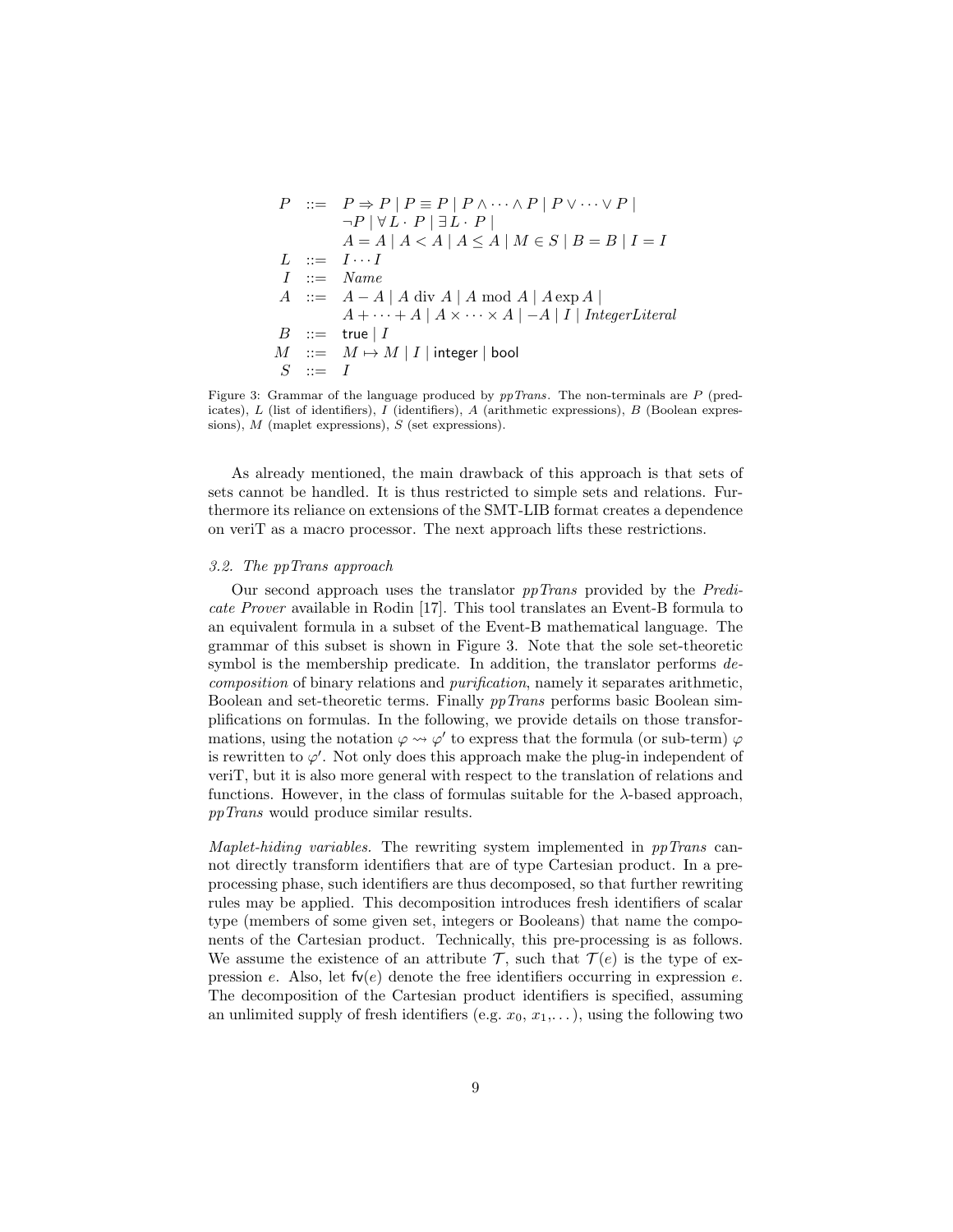definitions  $\nabla$  and  $\nabla^T$ :

$$
\nabla(i) = \begin{cases}\n\nabla^T(\mathcal{T}(i)) & \text{if } i \text{ is a product identifier,} \\
i & \text{otherwise.} \\
\nabla^T(T) = \begin{cases}\n\nabla^T(T_1) \mapsto \nabla^T(T_2) & \text{if } \exists T_1, T_2 \cdot T = T_1 \times T_2, \\
\text{a fresh identifier } x_i & \text{otherwise.} \\
\end{cases}
$$

For instance, assume  $x \in \mathbb{Z} \times (\mathbb{Z} \times \mathbb{Z})$ ; then  $\nabla(x) = x_0 \mapsto (x_1 \mapsto x_2)$  and  $f_v(\nabla(x)) = \{x_0, x_1, x_2\}$  are fresh identifiers.

The pre-processing behaves as follows:

• Quantified sub-formulas  $\forall x \cdot \varphi(x)$ , such that x is a product identifier, are rewritten to

$$
\forall \mathsf{fv}(\nabla(x)) \cdot \varphi[\nabla(x)/x],
$$

where  $e[e'/x]$  denotes expression e where expression e' has been substituted for all free occurrences of  $x$ .

Ex.  $\forall a \cdot a = 1 \mapsto (2 \mapsto 3) \rightsquigarrow \forall a_0, a_1, a_2 \cdot a_0 \mapsto (a_1 \mapsto a_2) = 1 \mapsto (2 \mapsto 3).$ 

• Let  $\psi$  denote the top-level formula and let  $x_1 \ldots x_n$  be the free Cartesian product identifiers of  $\psi$ . Then:

$$
\psi \rightsquigarrow \forall \mathsf{fv}(\nabla(x_1)) \cdots \mathsf{fv}(\nabla(x_n)) \cdot \newline (x_1 = \nabla(x_1) \wedge \cdots x_n = \nabla(x_n)) \Rightarrow \psi[\nabla(x_1)/x_1] \cdots [\nabla(x_n)/x_n].
$$

Ex.  $\psi \equiv a = b \land a \in S$  with typing  $\{a \stackrel{\circ}{\circ} S, b \stackrel{\circ}{\circ} S, S \stackrel{\circ}{\circ} \mathbb{P}(\mathbb{Z} \times \mathbb{Z})\}$ :

$$
\psi \rightsquigarrow \forall x_0, x_1, x_2, x_3.
$$
  
\n
$$
(a = x_0 \mapsto x_1 \land b = x_2 \mapsto x_3) \Rightarrow
$$
  
\n
$$
(x_0 \mapsto x_1 = x_2 \mapsto x_3 \land x_0 \mapsto x_1 \in S)
$$

Purification. The goal of this phase is to obtain pure terms, i.e. terms that do not mix symbols of separate syntactic categories: arithmetic, predicate, set, Boolean, and maplet symbols. This is done by introducing new variables. In Event-B, heterogeneous terms result from the application of symbols with a signature with different sorts (e.g. symbol  $\subseteq$  yields a predicate from two sets). This phase also eliminates some syntactic sugar. Figure 4 depicts the different syntactic categories, how the Event-B operators relate them, and the effect of desugarization. There is an arrow from category  $X$  to category  $Y$  if a term from X may have an argument in Y. For instance .  $\in$  labels the arrow from P to A since the left argument of  $\in$  may be an arithmetic term, e.g. in  $x + y \in S$ .

First, let us introduce informally the notation  $Q^?P[e^*]$ , where Q is  $\forall$  or  $\exists$ ,  $P$  a predicate, and  $e$  an expression in  $P$  such that the syntactic category of  $e$ is not the same as that of its parent (identifiers are considered to belong to all syntactic categories). This denotes the possible introduction of the quantifier Q on a fresh variable, so that heterogeneous sub-terms in  $e$  are purified, yielding e ∗ , as illustrated by the following examples: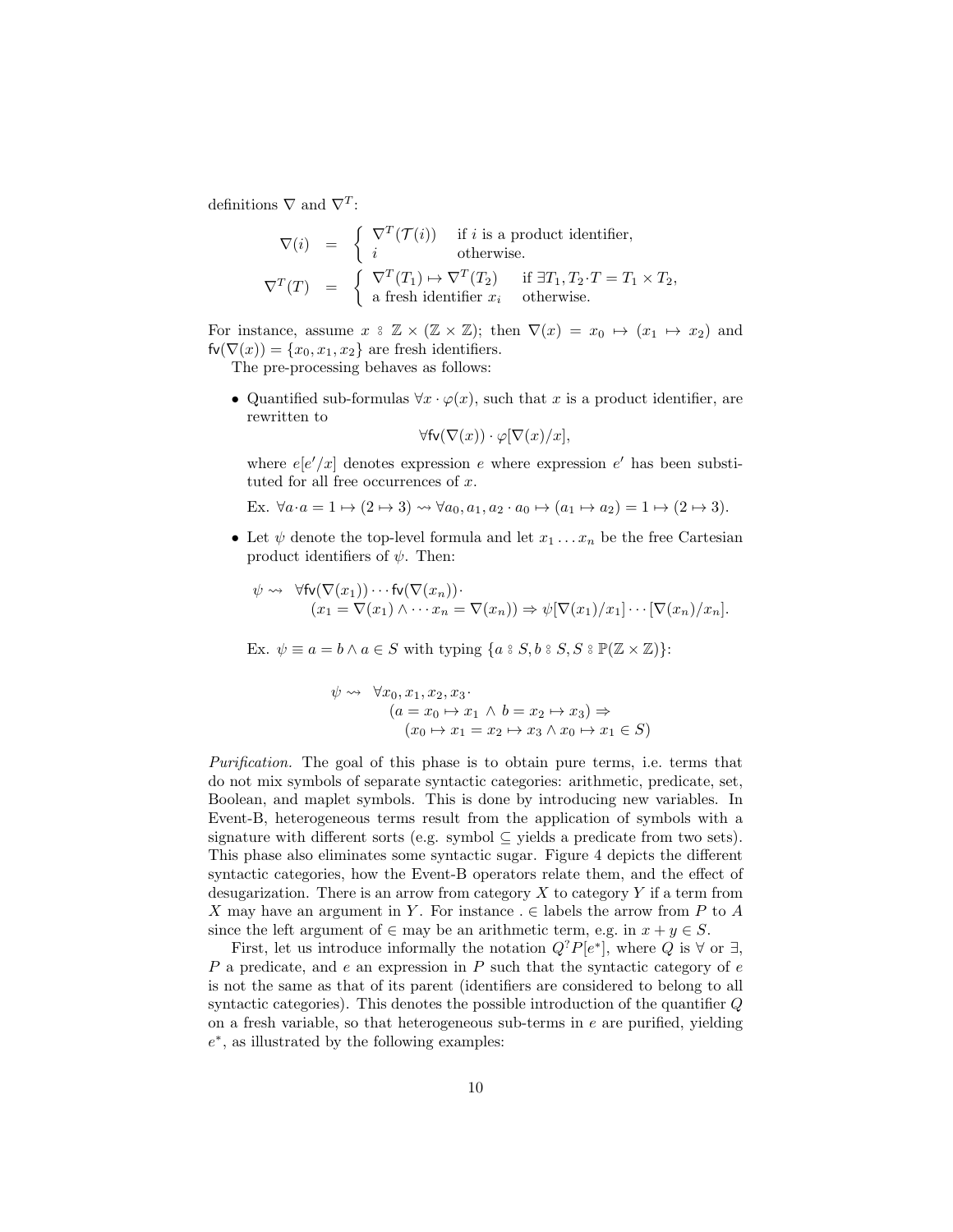

Figure 4: The different syntactic categories and the symbols relating them: A for arithmetic expressions, P for predicates, S for set expressions, B for Boolean expressions and M for maplet expressions. ppTrans removes all occurrences of the constructs delimited by doublebrackets.

1.  $\exists^{?}(a \mapsto (1 \mapsto 2))^* \in S$  represents  $\exists x_0, x_1 \cdot x_0 = 1 \land x_1 = 2 \land a \mapsto (x_0 \mapsto x_1)$  $x_1 \in S$  as 1 and 2 are not in the same syntactic category as the maplet. 2.  $\forall^2 (a \mapsto b)^* \in S$  does not introduce a quantification and denotes  $a \mapsto b \in S$ .

Appendix A presents the rewriting rules implemented in  $ppTrans$ . For readability, they are grouped thematically and the presentation order is not the same as the rewriting order. The symbols relating the syntactic categories P (predicates) and S (sets) are reduced to membership ( $\in$ ) and equality ( $=$ ) by application of the rules A.1–A.8 (see Appendix A.1). Moreover rules A.1 and A.2 are also applied when the arguments belong to other syntactic categories and are responsible for the elimination of all the occurrences of symbols  $\neq$  and  $\notin$ . Applications of the equality symbol between syntactic categories S, M and B are removed by rules  $A.9-A.18$  (Appendix A.2). Due to the symmetry property of equality, *ppTrans* also applies a symmetric version of each such rule. The symbols that embed arithmetic terms are taken care of with the rules in Appendix A.3. Rules A.19–A.21 first perform purification, and are followed by the application of rules A.22–A.29, responsible for the elimination of the symbols. Appendix A.4 contains rules to rewrite applications of the set membership symbol according to the rightmost argument. Rules A.30–A.39 expand the definitions for the different kinds of relation symbols. Rules A.40–A.61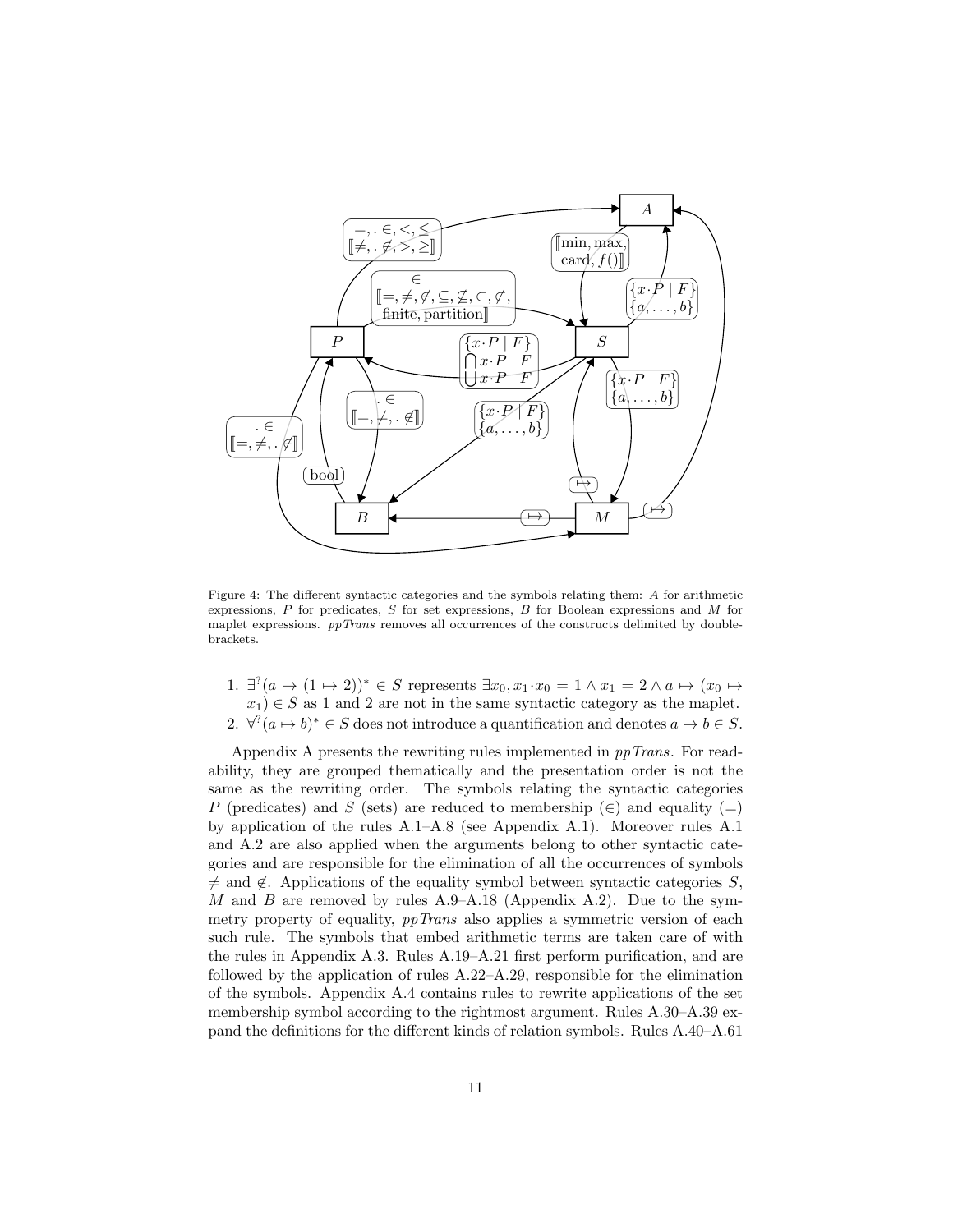handle miscellaneous other cases. Finally, Appendix A.5 presents the rules to rewrite applications of the set membership symbol according to both arguments, where the first argument is always a maplet. Again, through the application of rules A.62 to A.77, several symbols may be eliminated from the proof obligations.

All the rules in Appendix A are either sound purification rules, or the equivalence of the left and right side terms can easily be derived from the definitions (see [1]) of the eliminated symbols. Purification rules (Rules A.17, A.19 – A.21, A.44) eliminate heterogeneous terms and are only applied once. It is not difficult to order all other rules such that no eliminated symbol is introduced in subsequent rules. The rewriting system is thus indeed terminating.

Output to SMT-LIB format. Once  $ppTrans$  has completed rewriting, the resulting proof obligation is ready to be output in SMT-LIB format. The translation from ppTrans' output to SMT-LIB follows specific rules for the translation of the set membership operator. For instance assume the input has the following typing environment and formulas:

| Typing environment                        | Formulas                                             |
|-------------------------------------------|------------------------------------------------------|
| $a \circ S$                               |                                                      |
| $b \,$ s $T$                              |                                                      |
| $c \text{ }^{\circ} U$                    | $a \in A$                                            |
| $A \circ \mathbb{P}(S)$                   | $a \mapsto b \in r$<br>$a \mapsto b \mapsto c \in s$ |
| $r \circ \mathbb{P}(S \times T)$          |                                                      |
| $s \circ \mathbb{P}(S \times T \times U)$ |                                                      |

Firstly, for each basic set found in the proof obligation, the translation produces a sort declaration in SMT-LIB. However, as there is currently no logic in the SMT-LIB with powerset and Cartesian product sort constructors, ppTrans handles them by producing an additional sort declaration for each combination of basic sets (either through powerset or Cartesian product). Translating the typing environment thus produces a sort declaration for each basic set, and combination thereof found in the input. In SMT-LIB, sorts have a name and an arity, which is non-null for polymorphic sorts. The sorts produced have all arity 0, and for the above example, the following is produced:

```
S \rightarrow (declare-sort S 0)
                T \rightarrow (declare-sort T 0)
                U \rightarrow (declare-sort U 0)
            \mathbb{P}(S) \longrightarrow (declare-sort PS 0)
      \mathbb{P}(S \times T) \longrightarrow (declare-sort PST 0)
\mathbb{P}(S \times T \times U) \rightsquigarrow (declare-sort PSTU 0)
```
Secondly, for each constant, the translation produces a function declaration of the appropriate sort: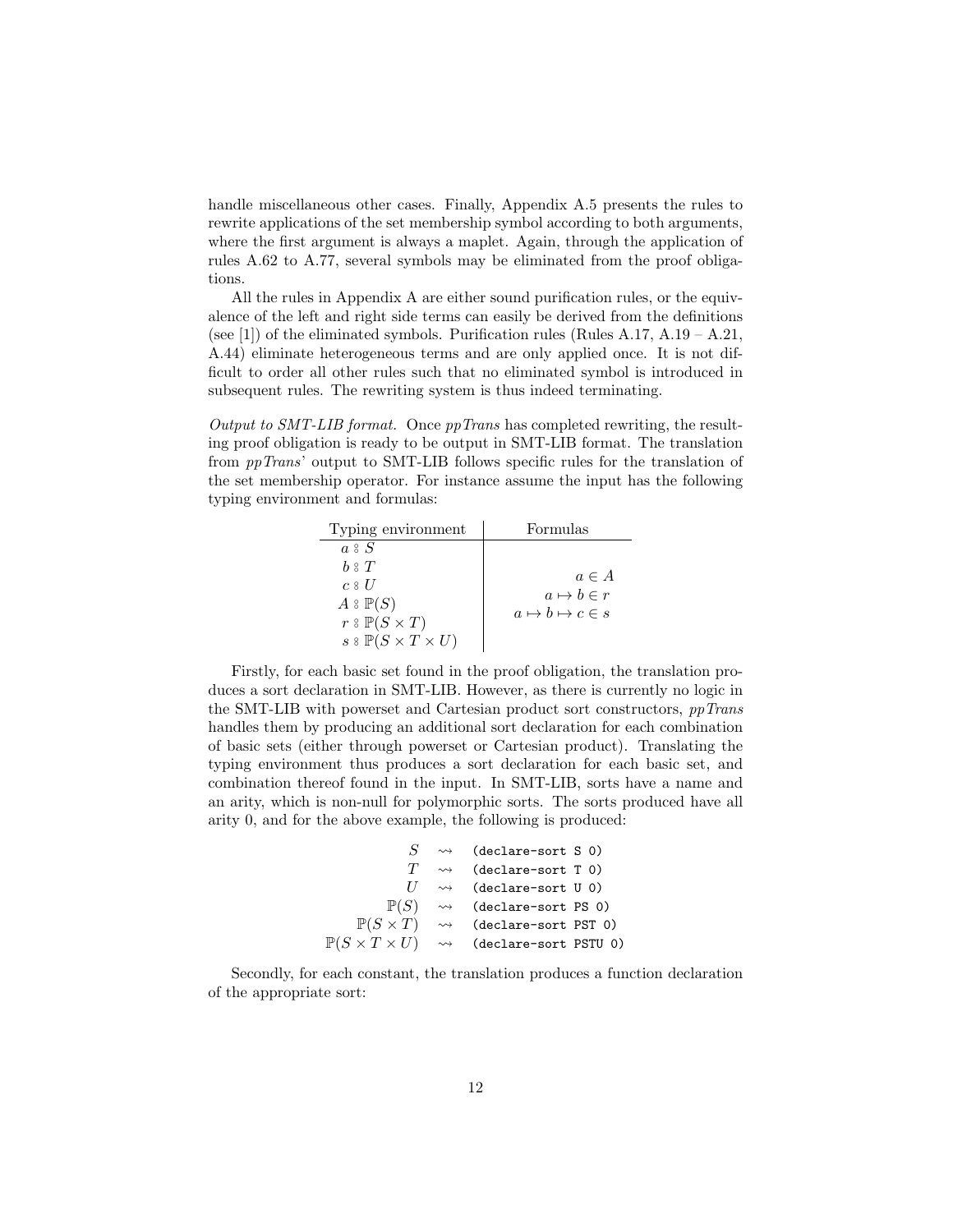```
a \frac{8}{3}\rightsquigarrow (declare-fun a () S)
                  b :
                               \rightsquigarrow (declare-fun b () T)
                  c \degree\rightsquigarrow (declare-fun c () U)
           A \cong \mathbb{P}(S)\rightsquigarrow (declare-fun A () PS)
      r
◦
                              \rightsquigarrow (declare-fun r () PST)
s
◦
                             \rightsquigarrow (declare-fun s () PSTU)
```
Third, for each type occurring at the right-hand side of a membership predicate, the translation produces fresh SMT function symbols:

```
(declare-fun (MS0 (S PS) Bool))
(declare-fun (MS1 (S T PST) Bool))
(declare-fun (MS2 (S T U PSTU)) Bool)
```
The Event-B atoms can then be translated as follows:

 $a \in A \quad \leadsto \quad$  (MSO a A)  $a \mapsto b \in r \quad \leadsto \quad (MS1 \text{ a b r})$  $a \mapsto b \mapsto c \in s \quad \leadsto \quad (\text{MS2 a b c s})$ 

For instance,  $A \cup \{a\} = A$  would be translated to  $\forall x \cdot (x \in A \lor x = a) \Leftrightarrow x \in A$ , that is, in SMT-LIB format:

 $(forall ((x S)) (= (or (MS0 x A) (= x a)) (MS0 x A)))$ 

While the approach presented here covers the whole Event-B mathematical language and does not require polymorphic types or specific extensions to the SMT-LIB language, the semantics of some Event-B constructs is approximated because some operators become uninterpreted in SMT-LIB (chiefly membership but also some arithmetic operators such as division and exponentiation). However, we can recover their interpretation by adding axioms to the SMT-LIB benchmark, at the risk of decreasing the performance of the SMT solvers. Some experimentation is thus needed to find a good balance between efficiency and completeness.

Indeed, it appears experimentally that including some axioms of set theory to constrain the possible interpretations of the membership predicate greatly improves the number of proof obligations discharged. In particular, the axiom of elementary set (singleton part) is necessary for many Rodin proof obligations. The translator directly instantiates the axiom for all membership predicates. Assuming MS is the membership predicate associated with sorts S and PS, the translation introduces thus the following assertion:

(assert (forall ((x S)) (exists ((X PS)) (and (MS x X)  $(foral1 ((y S)) (= > (MS y X) (= y x)))))))$ 

This particular assertion eliminates non-standard interpretations where some singleton sets do not exist. Without it, some formulas are satisfiable because of spurious models and the SMT solvers are unable to refute them.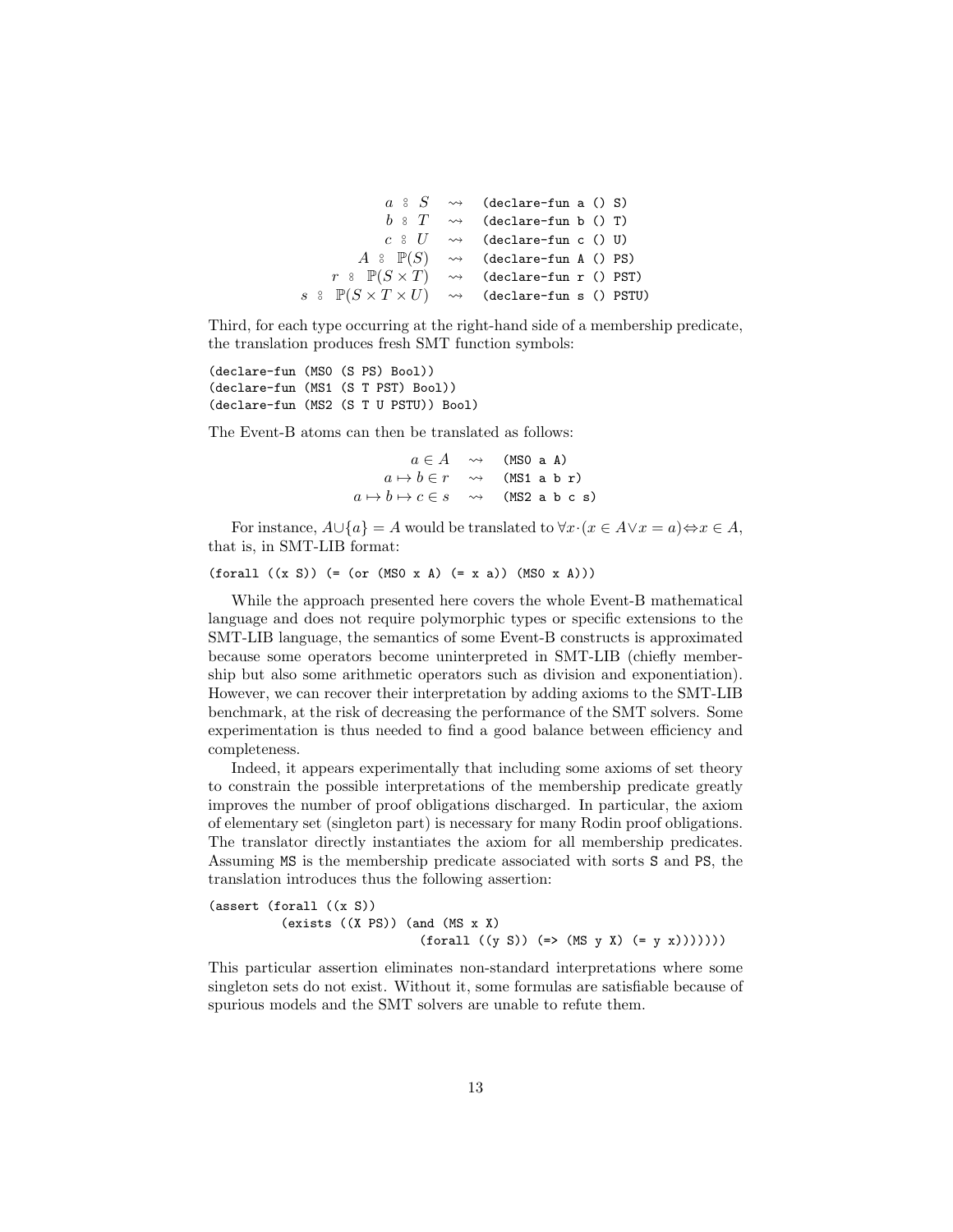## 4. A small Event-B example

As a concrete example of translation, this section presents the model of a simple job processing system consisting of a job queue and several active jobs. We define a given set  $JOBS$  to represent the jobs. The state of the model has two variables: queue (the jobs currently queued) and active (the jobs being processed). This state is constrained by the following invariants:

```
inv1: active \subseteq JOBS (typing)
inv2: queue \subseteq JOBS (typing)
inv3: active \cap queue = \emptyset (a job can not be both active and queued)
```
One of the events of the system describes that a job leaves the queue and becomes active. It is specified as follows:

```
Event SCHEDULE \cong (some queued job j becomes active)
      any
           j
      where
           \text{grad } : j \in queue (the job j is in the queue)
     then
           \texttt{act1}: \textit{active} := \textit{active} \cup \{j\} (the job becomes active)
           \texttt{act2}: queue := queue \setminus \{j\} (the job is removed from the queue)
      end
```
To verify that the invariant labeled inv3 is preserved by the SCHEDULE event, the following sequent must be proved valid:

$$
\text{inv1}, \text{inv2}, \text{inv3}, \text{grd1} \quad \vdash \quad \underbrace{\text{(active \cup \{j\})}}_{active}, \cap \underbrace{\text{(queue \setminus \{j\})}}_{queue}, = \varnothing \; . \tag{1}
$$

The generated proof obligations thus aims to show that the following formula is unsatisfiable:

active 
$$
\subseteq
$$
 JOBS  $\land$   
queue  $\subseteq$  JOBS  $\land$   
active  $\cap$  queue =  $\varnothing \land$   
 $j \in queue \land$   
 $\neg((active \cup \{j\}) \cap (queue \setminus \{j\}) = \varnothing)$ .

This proof obligation does not contain sets of sets and both approaches apply. Figure 5 presents the SMT-LIB input obtained when the approach described in section 3.1 is applied. Line 2 contains the declaration of the sort corresponding to the given set JOBS. Lines 3–5 contain the declarations of the uninterpreted function symbols of the proof obligation, and are produced using the typing environment. Note that the sets *queue* and *active* are represented by unary predicate symbols. Next, the macros corresponding to the set operators  $\varnothing, \in$ ,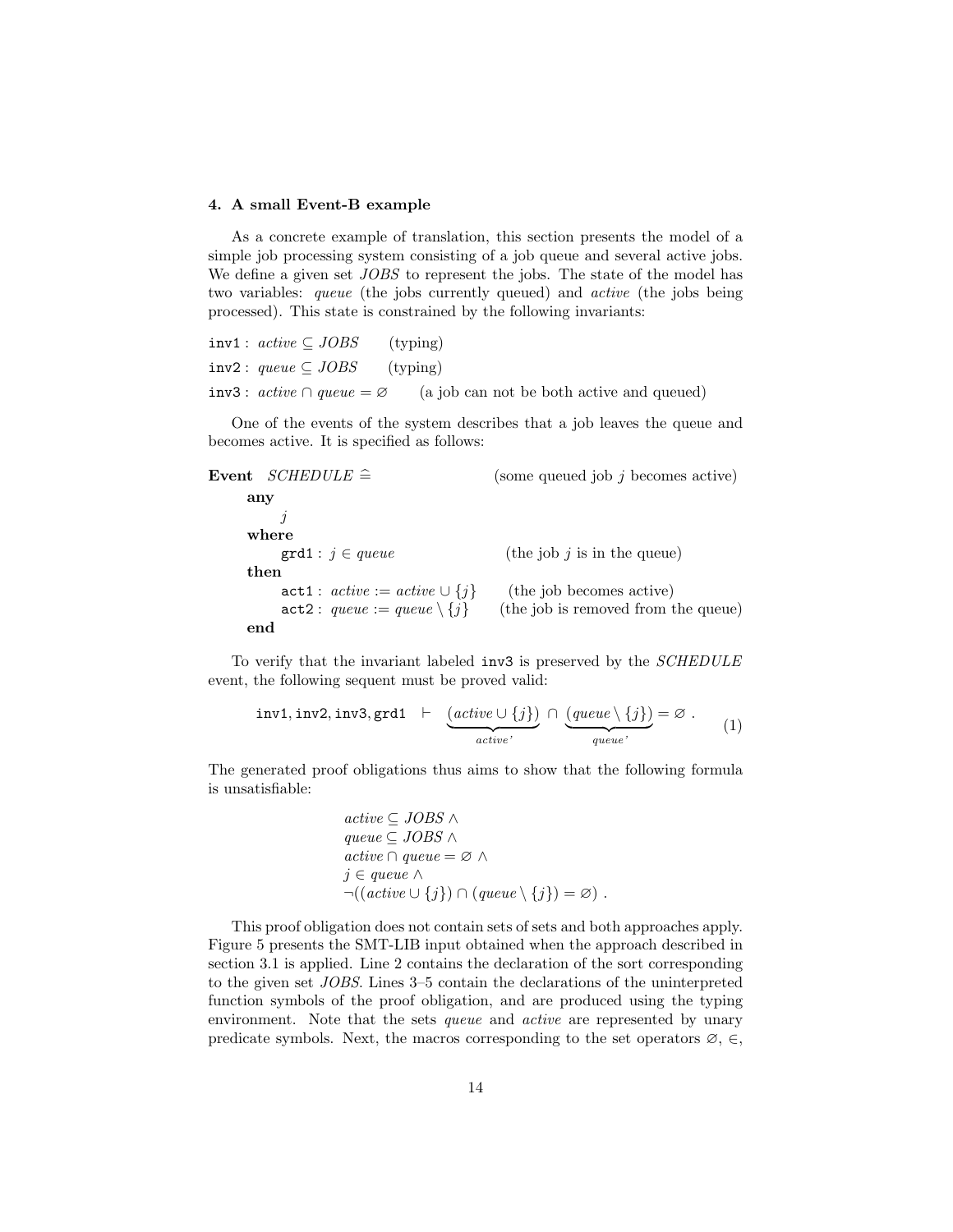```
1 (set-logic QF_AUFLIA)
2 (declare-sort JOBS 0)
3 (declare-fun active (JOBS) Bool)
4 (declare-fun queue (JOBS) Bool)
5 (declare-fun j () JOBS)
6 (define-fun (par (X) (emptyset ((x X)) Bool false)))
7 (define-fun (par (X) (in ((x X) (s (X Bool))) Bool (s x)))8 (define-fun (par (X) (inter ((s1 (X Bool)) (s2 (X Bool))) (X Bool)
9 (lambda ((x X)) (and (s1 x) (s2 x))))))
10 (define-fun (par (X) (setminus ((s1 (X Bool)) (s2 (X Bool))) (X Bool)
11 (lambda ((x X)) (and (s1 x) (not (s2 x)))))))
12 (define-fun (par (X) (union ((s1 (X Book)))(s2 (X Book)))(X Book01))<br>13 (lambda ((x X)) (or (s1 x) (s2 x)))))
                          (\text{lambda } ((x X)) (or (s1 x) (s2 x))))))14 (define-fun enum ((elem JOBS)) Bool (= elem j))
15 (define-fun enum0 ((elem0 JOBS)) Bool (= elem0 j))
16 (assert (= (inter active queue) emptyset))
17 (assert (in j queue))
18 (assert (not (= (inter (union active enum) (setminus queue enum0))
19 emptyset)))
20 (check-sat)
```
Figure 5: SMT-LIB input produced using the λ-based approach.

 (set-logic AUFLIA) (declare-sort JOBS 0) (declare-sort PJ 0) (declare-fun MS (JOBS PJ) Bool) (declare-fun active () PJ) (declare-fun j () JOBS) (declare-fun queue () PJ) (assert (! (forall ( $(x$  JOBS))<br>9 (not (and  $MS \nvert x$ ) (not (and (MS x active) (MS x queue)))) :named inv3)) (assert (! (MS j queue) :named grd1)) (assert (! (not (forall ((x0 JOBS)) 12 (not (and (or  $(MS \times 0 \text{ active})$  (=  $x0$  j))<br>13 (MS  $x0$  queue) (MS x0 queue)<br> $14$  (not  $(= x0 i)$ )  $(not (= x0 j))))))$  : named goal)) (check-sat)

Figure 6: SMT-LIB input produced using the  $pp\,Trans$  approach.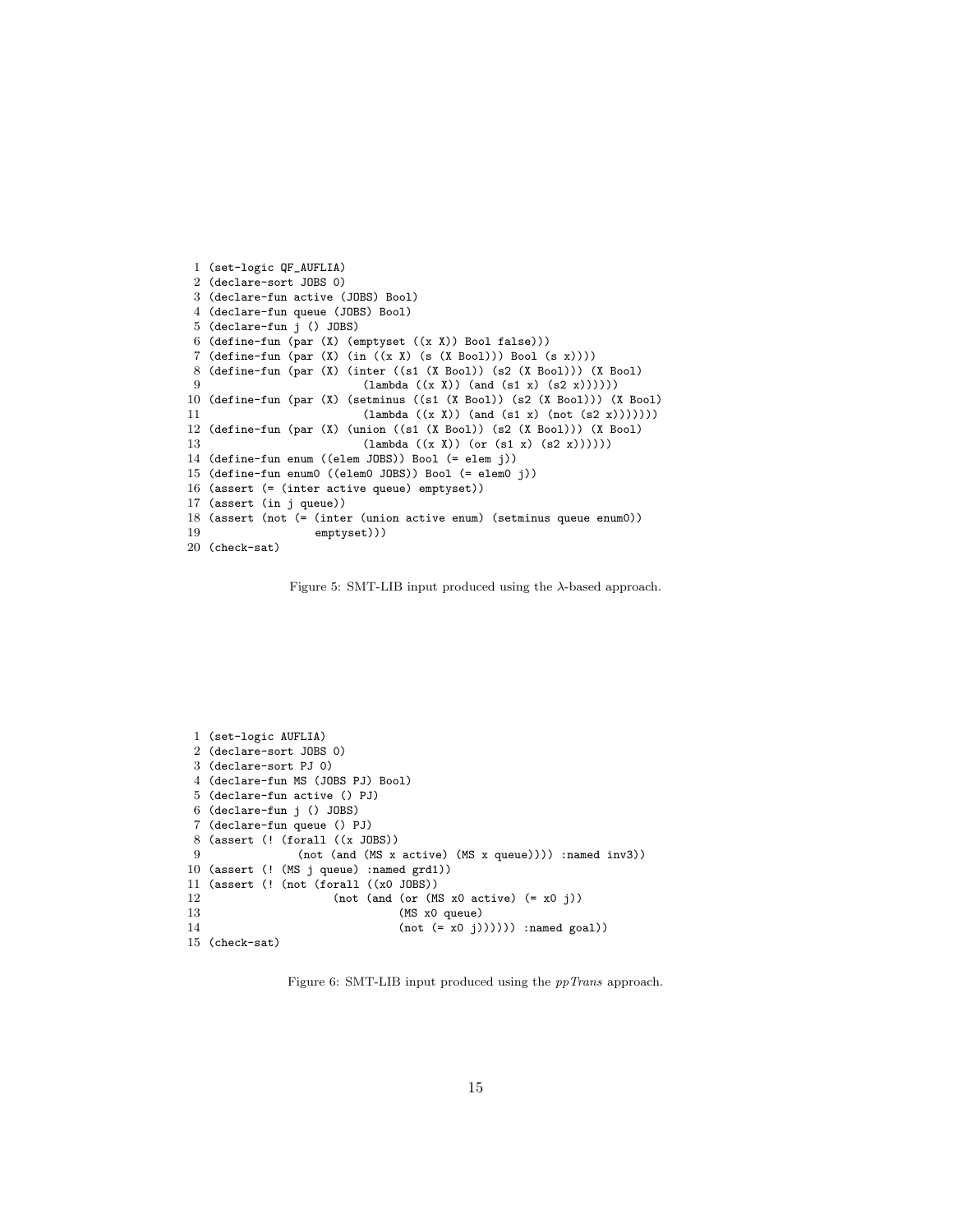∩, \, and ∪ are defined in lines 6–13. Lines 14–15 are the definitions of a macro that represents the singleton set  $\{j\}$  (it occurs twice in the formula). Lines 16–19 are the result of the translation of the proof obligation itself.

Figure 6 presents the SMT-LIB input resulting from the translation approach described in section 3.2. Since the proof obligation includes sets of JOBS, a corresponding sort PJ and membership predicate MS are declared in lines 3–4. Then, the function symbols corresponding to the free identifiers of the sequent are declared at lines 5–7. Finally, the hypotheses and the goal of the sequent are translated to named assertions (lines 8–14).

The sequent described in this section is very simple and is easily verified by both Atelier-B provers and SMT solvers. It is noteworthy that the plug-in inspects sequents to decide which approach is applied. When the sequents contains no sets or only simple sets (i.e., no sets of sets), the  $\lambda$ -based approach is applied. Otherwise, the plug-in employs the  $ppTrans$  approach. The next section reports experiments with a large number of proof obligations and establishes a better basis to compare the effectiveness of these different verification techniques.

#### 5. Experimental results

We evaluated experimentally the effectiveness of using SMT solvers as reasoners in the Rodin platform by means of the techniques presented in this paper. This evaluation complements the experiments presented in [15] and reinforces their conclusions. We established a library of 2,456 proof obligations stemming from Event-B developments collected by the European FP7 project Deploy and publicly available on the Deploy repository<sup>1</sup>. These developments originate from examples from Abrial's book [2], academic publications, tutorials, as well as industrial case studies.

One main objective of introducing new reasoners in the Rodin platform is to reduce the number of valid proof obligations that need to be discharged interactively by humans. Consequently, the effectiveness of a reasoner is measured by the number of proof obligations proved automatically by the reasoner.

Obviously, effectiveness should depend on the computing resources given to the reasoners. In practice, the amount of memory is seldom a bottleneck, and usually the solvers are limited by setting a timeout on their execution time. In the context of the Rodin platform, the reasoners are executed by synchronous calls, and the longer the time limit, the less responsive is the framework to the user. We have experimented different timeouts and our experiments have shown us that a timeout of one second seems a good trade-off: doubling the timeout to two seconds increases by fewer than 0.1% the number of verified proof obligations, while decreasing the responsiveness of the platform.

Table 1 compares different reasoners on our set of benchmarks. The second column corresponds to Rodin internal normalization and simplification proce-

 $1$ http://deploy-eprints.ecs.soton.ac.uk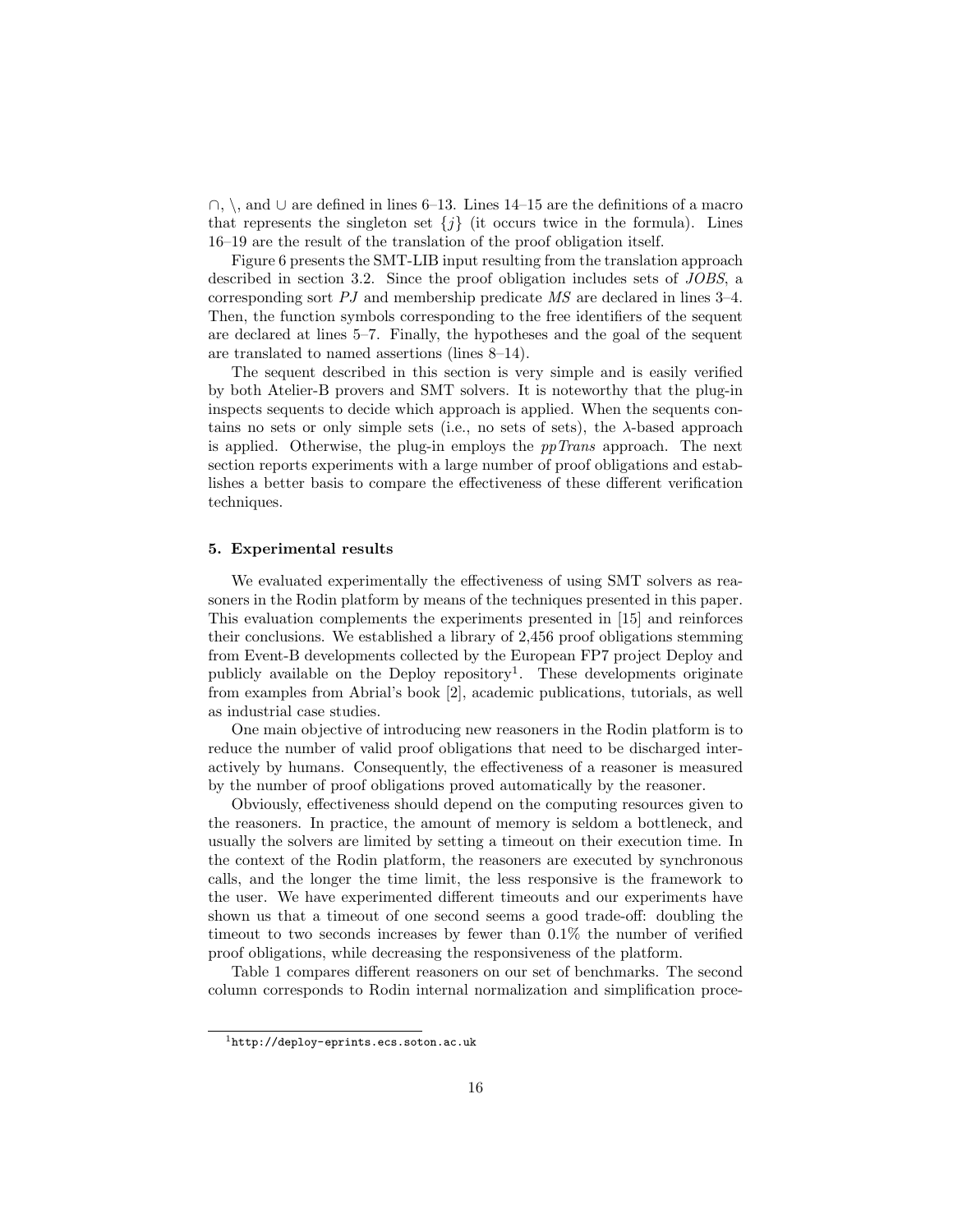dures. It shows that more than half of the generated proof obligations necessitate advanced theorem-proving capabilities to be discharged. The third column is a special-purpose reasoner, namely Atelier-B provers. They were originally developed for the B method and are also available in the Rodin platform. Although they are extremely effective, the Atelier-B provers now suffer from legacy issues. The last five columns are various SMT solvers applied to the proof obligations generated by the plug-in. The SMT solvers were used with a timeout of one second, on a computer equipped with an Intel Core i7-4770, cadenced at 3.40 GHz, with 24 GB of RAM, and running Ubuntu Linux 12.04. They show decent results, but they are not yet as effective reasoners as the Atelier-B theorem provers.



Table 1: Number of proof obligations discharged by the reasoners.

Although this comparison is interesting to evaluate and compare the different reasoners, it is not sufficient to evaluate the effectiveness of the approach presented in this paper. Indeed, nothing prevents users to use several other reasoners once one has failed to achieve its goal. In Table 2, we report how many proof obligations remain unproved after applying the traditional reasoners (Atelier-B theorem provers and the Rodin reasoner) in combination with each SMT solver, and with all SMT solvers.

| obligations<br>Number of<br>proof<br>left | alt-ergo-r217 | cvc3-2011-11-21 | veriT-dev-r2863 | veri $T$ & E-prover | z3-3.2 | All SMT solvers |
|-------------------------------------------|---------------|-----------------|-----------------|---------------------|--------|-----------------|
| 196                                       |               |                 | 94              | 103                 | 92     | 31              |

Table 2: Number of proof obligations not discharged by special-purpose reasoners and by each SMT solver.

Each of the SMT solvers seems a valuable complement to the special-purpose provers. However, we would also like to know whether the reasoning capacity of some of these solvers is somehow subsumed by another solver, or whether each SMT solver could provide a significant contribution towards reducing the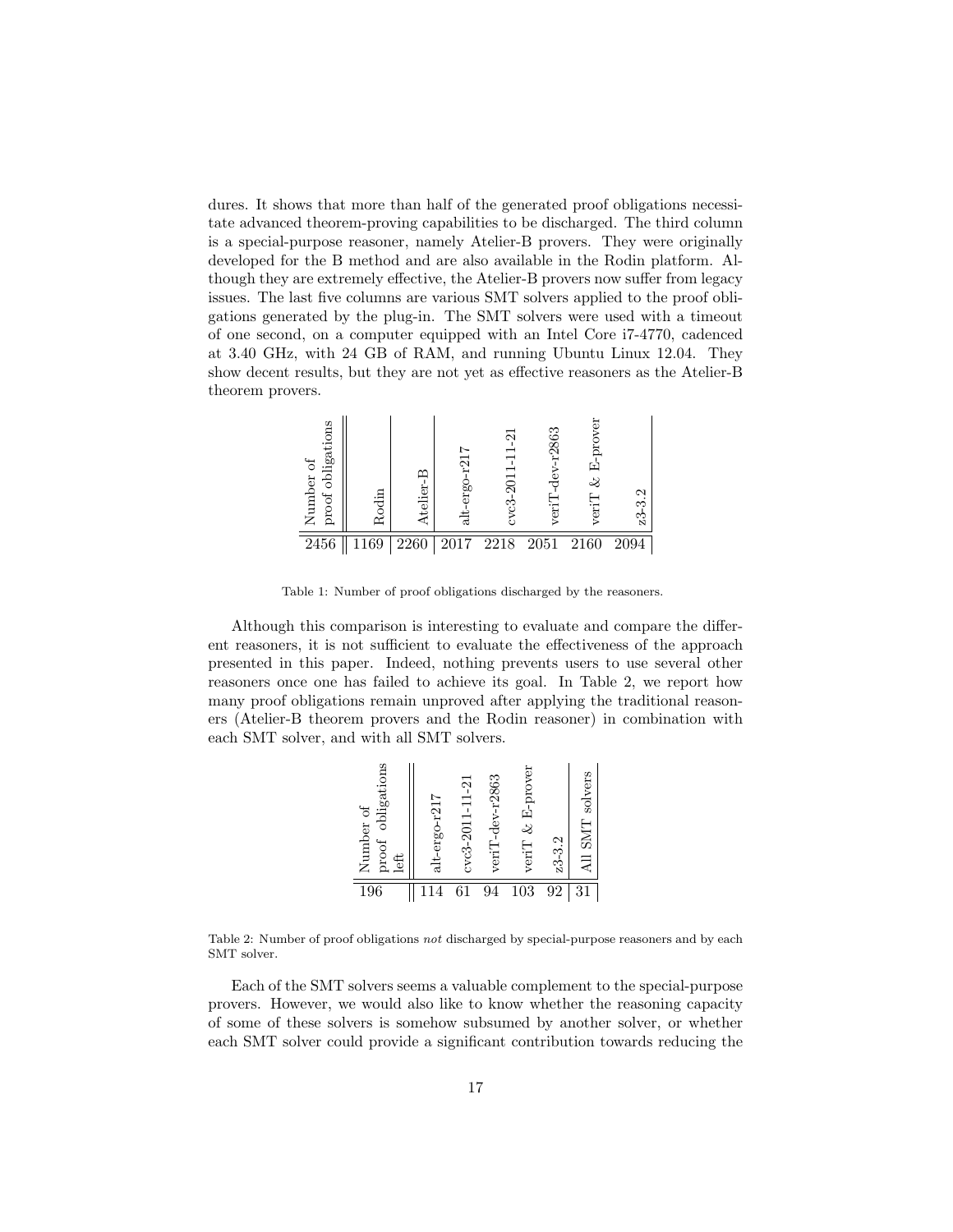|             | alt-ergo | $\mathrm{cvc3}$ | veriT | $veriT + E$ | z3   |
|-------------|----------|-----------------|-------|-------------|------|
| alt-ergo    | 2017     | 2001            | 1880  | 1967        | 1911 |
| $\rm cvc3$  | 2001     | 2218            | 1953  | 2088        | 2031 |
| veriT       | 1880     | 1953            | 2051  | 1958        | 1878 |
| $veriT + E$ | 1967     | 2088            | 1958  | 2160        | 2067 |
| z3          | 1911     | 2031            | 1878  | 1972        | 2094 |

number of proof obligations that need to be discharged by humans. Table 3 synthesizes a pairwise comparison of the SMT solvers on our universe of proof obligations.

Table 3: Number of proof obligations verified by SMT solver A also discharged by solver B.

This comparison signals the results obtained when all available reasoners are applied: only 31 proof obligations are unproved, down from 196 resulting from the application of Atelier-B provers. It is also noteworthy that even though each SMT solver is individually less effective than Atelier-B provers, applied altogether, they prove all but 97 proof obligations. The important conclusion of our experiments is that there is strong evidence that SMT solvers complement in an effective and practical way the Atelier B provers, yielding significant improvements in the usability of the Rodin platform and its effectiveness to support the development of Event-B models.

#### 6. Conclusion

SMT solving is a formal verification technique successfully applied to various domains including verification. SMT solvers do not have built-in support for settheoretic constructs found in Rodin sequents. We presented here a translation approach to tackle this issue. We evaluated experimentally the efficiency of SMT solvers against proof obligations resulting from the translation of Rodin sequents. In our sample of industrial and academic projects, the use of SMT solvers on top of Atelier B provers reduces significantly the number of unverified sequents. This plug-in is available through the integrated software updater of Rodin (instructions at http://wiki.event-b.org/index.php/SMT\_Plug-in).

The results are very encouraging and motivate us to progress further by implementing and evaluating new translation approaches, such as representing functions using arrays in the line of [11]. Elaborating strategies to apply different reasoners, based on some characteristics of the sequents is also a promising line of work. Another feature of some SMT solvers is that they can provide models when a formula is satisfiable. In consequence, it would be possible, with additional engineering effort, to use such models to report counter-examples in Rodin.

We believe that the approach presented in this paper could also be applied successfully for other set-based formalisms such as: the B method, TLA+, VDM and Z.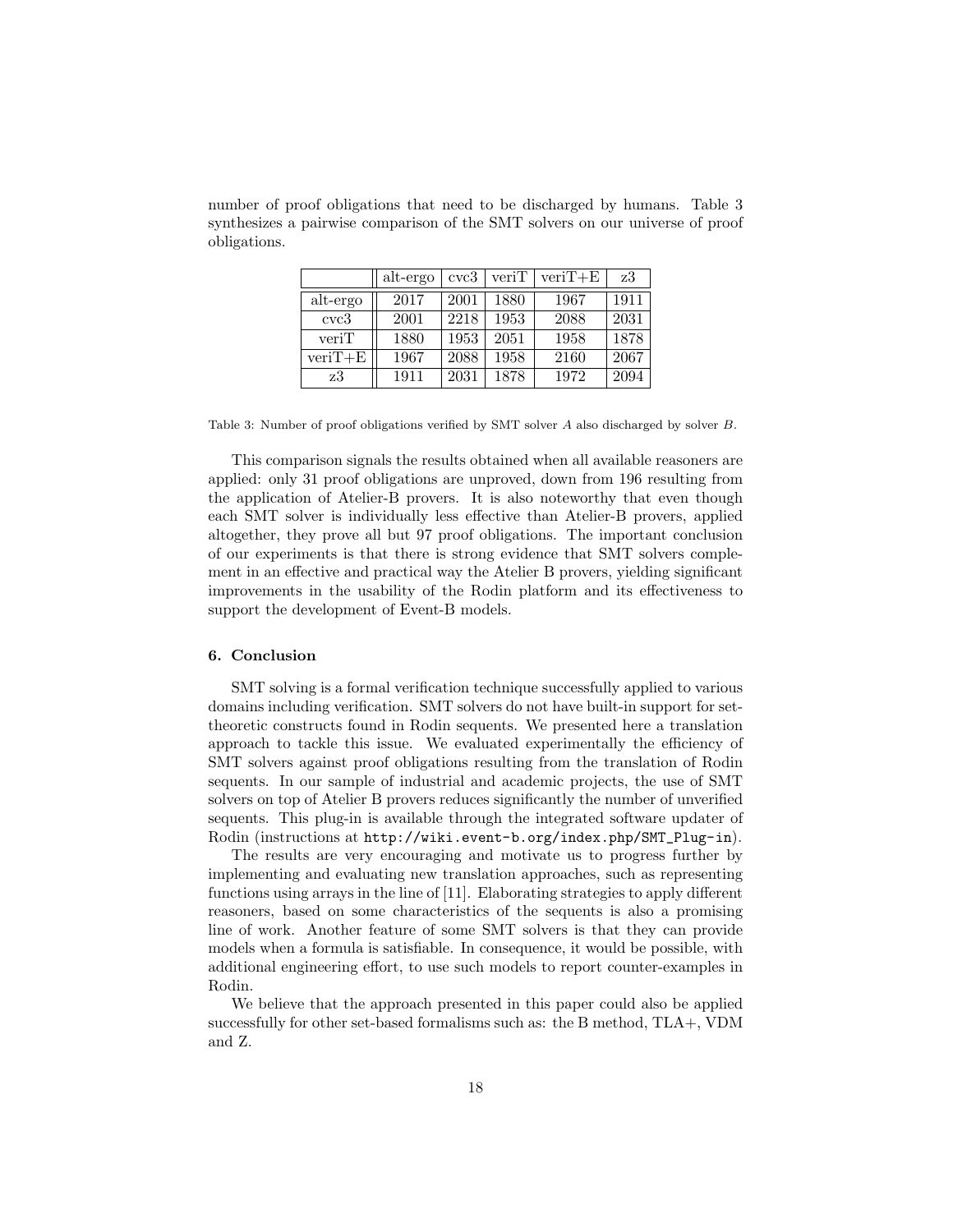Cooperation of deduction tools is very error-prone, not only because it relies on the correctness of many large and complex tools, but also because of the translations. Certification of proofs in a centralized trusted proof manager would be the answer to this problem. Preliminary works in this direction exist [23]. Acknowledgments: This paper is a revised and extended version of [15]. We thank the anonymous reviewers of paper [15] and of this paper for their careful read and their remarks.

# References

- [1] J.-R. Abrial. The B-Book: Assigning Programs to Meanings. Cambridge University Press, 1996.
- [2] J.-R. Abrial. Modeling in Event-B: System and Software Engineering. Cambridge University Press, 2010.
- [3] M. Armand, G. Faure, B. Grégoire, L. Théry, and B. Werner. A Modular Integration of SAT/SMT Solvers to Coq through Proof Witnesses. In First Int'l Conference on Certified Programs and Proofs, CPP 2011, volume 7086 of Lecture Notes in Computer Science, pages 135–150. Springer, 2011.
- [4] C. Barrett, R. Sebastiani, S. A. Seshia, and C. Tinelli. Satisfiability modulo theories. In A. Biere, M. J. H. Heule, H. van Maaren, and T. Walsh, editors, Handbook of Satisfiability, volume 185 of Frontiers in Artificial Intelligence and Applications, chapter 26, pages 825–885. IOS Press, Feb. 2009.
- [5] C. Barrett, A. Stump, and C. Tinelli. The SMT-LIB Standard Version 2.0, 2010.
- [6] C. Barrett and C. Tinelli. CVC3. In W. Damm and H. Hermanns, editors, Computer Aided Verification (CAV), volume 4590 of Lecture Notes in Computer Science, pages 298–302. Springer-Verlag, July 2007. Berlin, Germany.
- [7] A. Biere, M. Heule, H. van Maaren, and T. Walsh, editors. Handbook of Satisfiability, volume 185 of Frontiers in Artificial Intelligence and Applications. IOS Press, 2009.
- [8] F. Bobot, S. Conchon, E. Contejean, M. Iguernelala, S. Lescuyer, and A. Mebsout. The Alt-Ergo automated theorem prover, http://alt-ergo. lri.fr.
- [9] T. Bouton, D. C. B. de Oliveira, D. Déharbe, and P. Fontaine. veriT: An Open, Trustable and Efficient SMT-Solver. In Proc. Conference on Automated Deduction (CADE), volume 5663 of Lecture Notes in Computer Science, pages 151–156. Springer, 2009.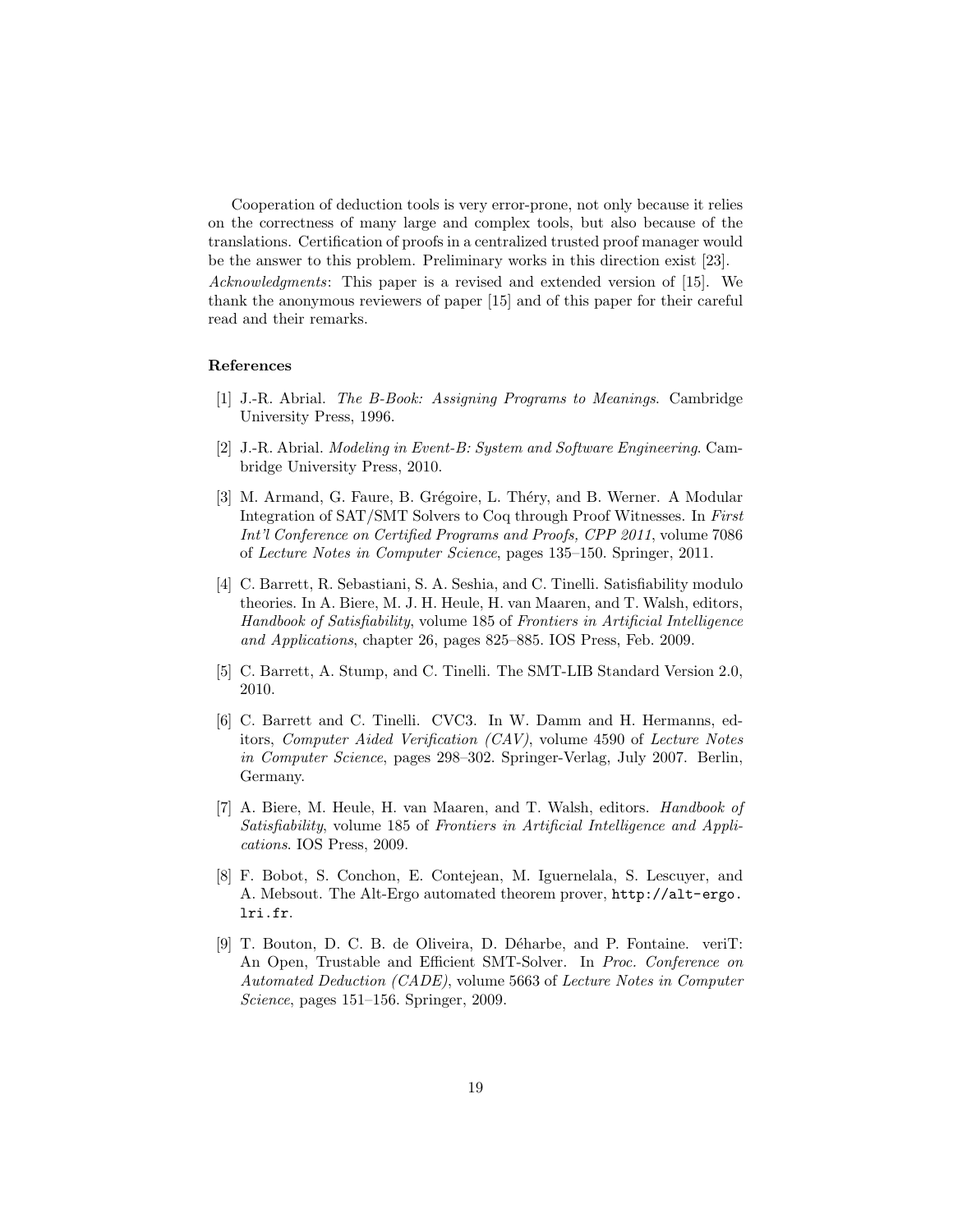- [10] J. Coleman, C. Jones, I. Oliver, A. Romanovsky, and E. Troubitsyna. RODIN (Rigorous open Development Environment for Complex Systems). In Fifth European Dependable Computing Conference: EDCC-5 supplementary volume, pages 23–26, 2005.
- [11] J.-F. Couchot, D. Déharbe, A. Giorgetti, and S. Ranise. Scalable Automated Proving and Debugging of Set-Based Specifications. Journal of the Brazilian Computer Society, 9:17–36, 2003.
- [12] L. de Moura and N. Bjørner. Z3: An Efficient SMT Solver. In C. R. Ramakrishnan and J. Rehof, editors, Tools and Algorithms for Construction and Analysis of Systems (TACAS), volume 4963 of Lecture Notes in Computer Science, pages 337–340. Springer, 2008.
- [13] D. Déharbe. Automatic Verification for a Class of Proof Obligations with SMT-Solvers. In M. Frappier, G. Uwe, K. Sarfraz, R. Laleau, and S. Reeves, editors, Proceedings 2nd Int'l Conf. Abstract State Machines, Alloy, B and Z, ABZ 2010, volume 5977 of Lecture Notes in Computer Science, pages 217–230. Springer, 2010.
- [14] D. Déharbe. Integration of SMT-solvers in B and Event-B development environments. Science of Computer Programming,  $78(3):310 - 326$ , 2013.
- [15] D. D´eharbe, P. Fontaine, Y. Guyot, and L. Voisin. SMT solvers for Rodin. In J. Derrick, J. A. Fitzgerald, S. Gnesi, S. Khurshid, M. Leuschel, S. Reeves, and E. Riccobene, editors, Proc 3rd Int. Conf. Abstract State Machines, Alloy, B, VDM, and Z (ABZ 2012), volume 7316 of Lecture Notes in Computer Science, pages 194–207. Springer, 2012.
- [16] C. B. Jones. Systematic software development using VDM. Prentice Hall International Series in Computer Science. Prentice Hall, 1991.
- [17] M. Konrad and L. Voisin. Translation from Set-Theory to Predicate Calculus. Technical report, ETH Zurich, 2011.
- [18] D. Kröning, P. Rümmer, and G. Weissenbacher. A Proposal for a Theory of Finite Sets, Lists, and Maps for the SMT-LIB Standard. In Informal proceedings, 7th Int'l Workshop on Satisfiability Modulo Theories (SMT) at CADE 22, 2009.
- [19] L. Lamport. Specifying Systems, The TLA+ Language and Tools for Hardware and Software Engineers. Addison-Wesley, Boston, Mass., 2002.
- [20] S. Merz. On the logic of  $TLA<sup>+</sup>$ . Computers and Informatics, 22:351–379, 2003.
- [21] C. Métayer and L. Voisin. The Event-B mathematical language, 2009. http://deploy-eprints.ecs.soton.ac.uk/11/4/kernel\_lang.pdf.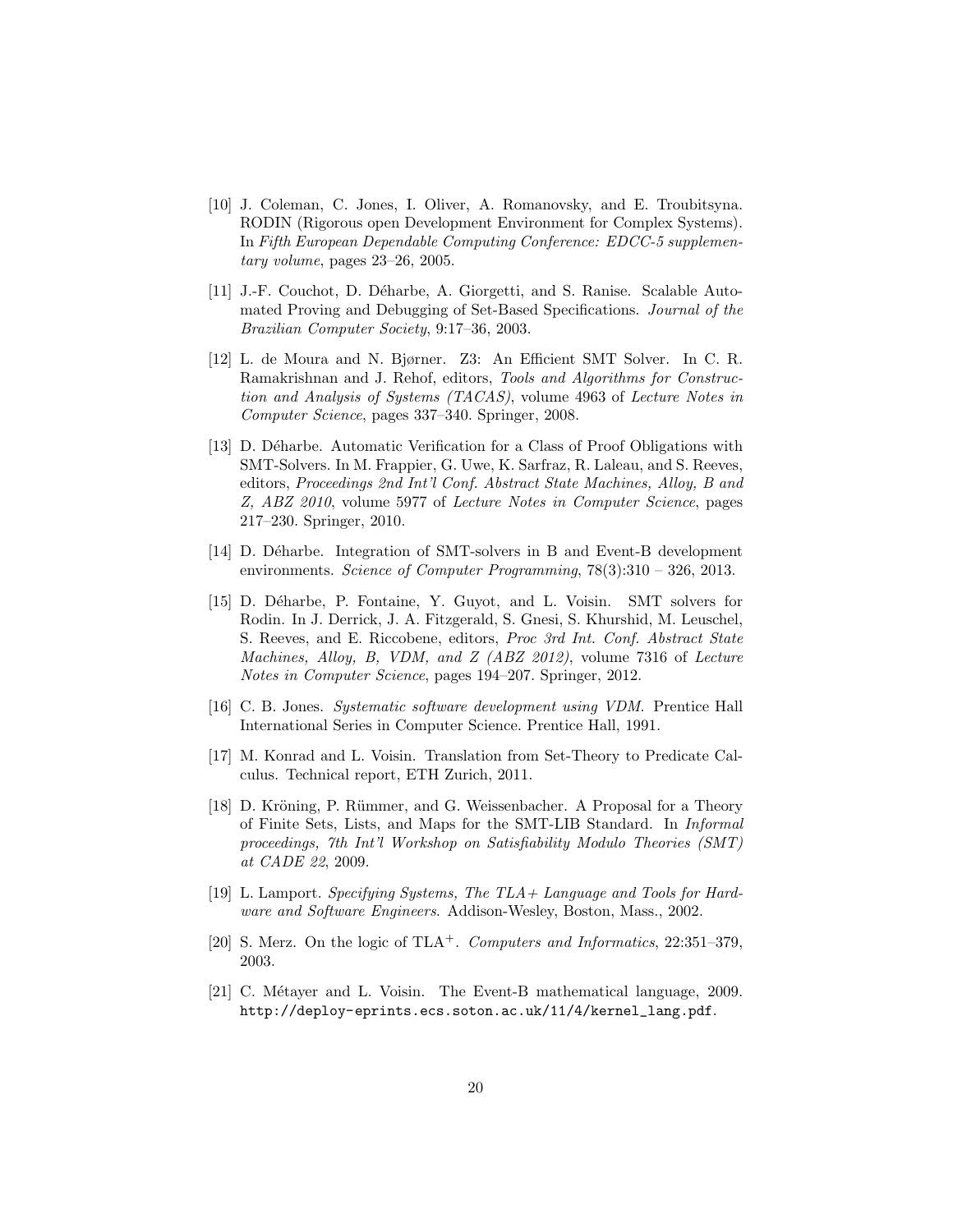- [22] G. Nelson and D. C. Oppen. Simplifications by cooperating decision procedures. ACM Transactions on Programming Languages and Systems, 1(2):245–257, Oct. 1979.
- [23] M. Schmalz. The logic of Event-B, 2011. Technical report 698, ETH Zürich, Information Security.
- [24] S. Schulz. E A Brainiac Theorem Prover. AI Communications, 15(2/3):111–126, 2002.
- [25] The Eclipse Foundation. Eclipse SDK, 2009.
- [26] C. Tinelli and M. T. Harandi. A new correctness proof of the Nelson– Oppen combination procedure. In F. Baader and K. U. Schulz, editors, Frontiers of Combining Systems (FroCoS), Applied Logic, pages 103–120. Kluwer Academic Publishers, Mar. 1996.
- [27] J. Woodcock and J. Davies. Using Z: specification, refinement, and proof. Prentice-Hall, Inc., Upper Saddle River, NJ, USA, 1996.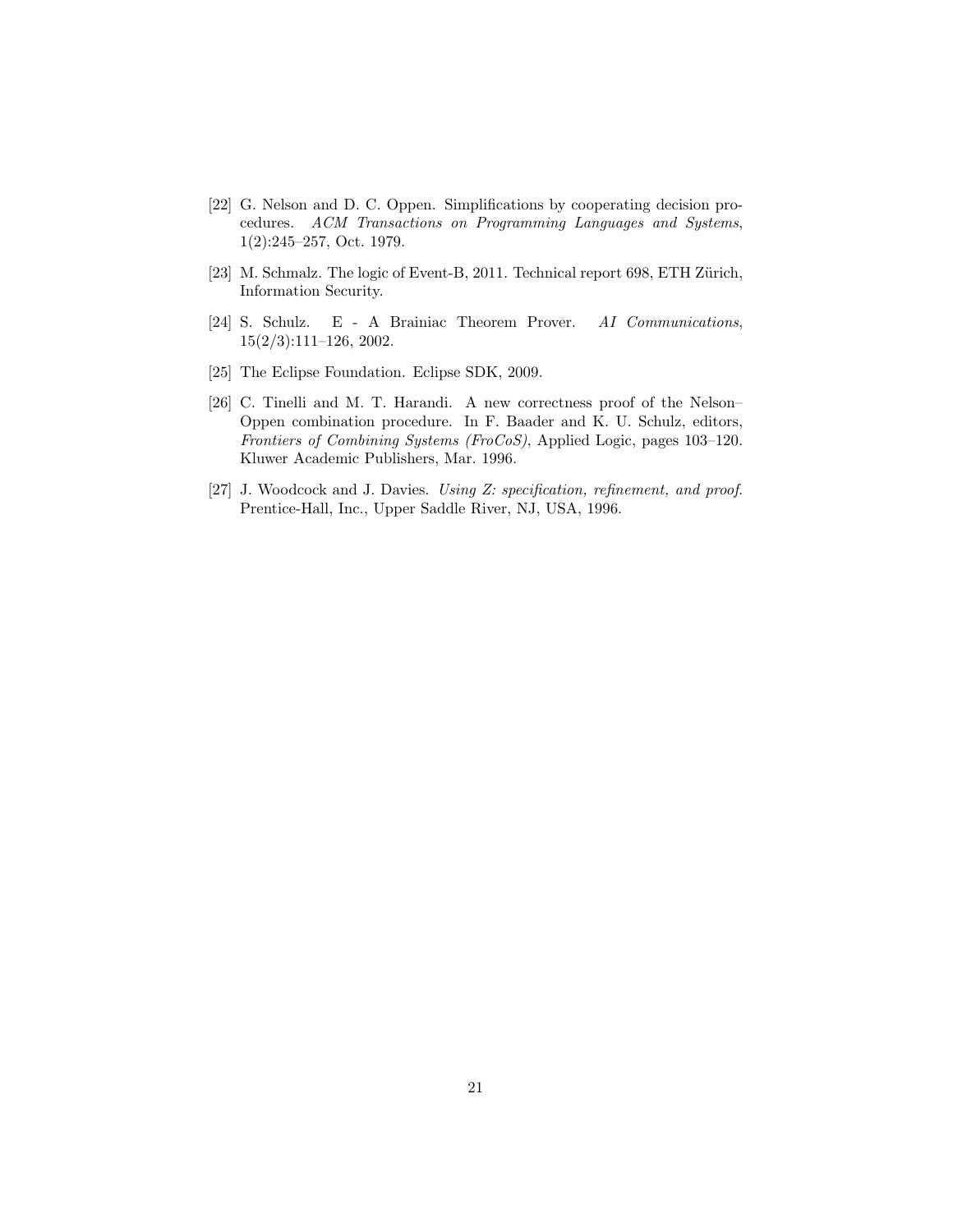# Appendix A. Rewriting rules in ppTrans

Appendix A.1. Rules for sets and predicates

$$
x \neq y \leadsto \neg(x = y) \tag{A.1}
$$

$$
x \notin s \rightsquigarrow \neg (x \in s)
$$
  
\n
$$
s \subseteq t \rightsquigarrow s \in \mathbb{P}(t)
$$
  
\n(A.3)

$$
s \subseteq t \rightsquigarrow s \in \mathbb{F}(t)
$$
\n
$$
s \nsubseteq t \rightsquigarrow \neg (s \in \mathbb{P}(t))
$$
\n
$$
(A.4)
$$

$$
s \leq t \leadsto \neg(s \in \mathbb{F}(t)) \tag{A.4}
$$
\n
$$
s \subset t \leadsto s \in \mathbb{P}(t) \land \neg(t \in \mathbb{P}(s)) \tag{A.5}
$$

$$
s \subset t \leadsto s \in \mathbb{r}(t) \land \neg(t \in \mathbb{r}(s))
$$
\n
$$
s \not\subset t \leadsto \neg(s \in \mathbb{P}(t)) \lor t \in \mathbb{P}(s)
$$
\n
$$
(A.6)
$$

$$
s \downarrow \iota \leadsto \neg(s \in \mathbb{I}(\iota)) \lor \iota \in \mathbb{I}(s) \tag{A.0}
$$
  
finite(s)  $\leadsto \forall a \cdot \exists b, f \cdot f \in s \rightarrow a \cdot b \tag{A.7}$ 

partition
$$
(s, s_1, s_2, \ldots s_n) \rightsquigarrow s = s_1 \cup s_2 \cup \ldots \cup s_n \wedge
$$
  
\n $s_1 \cap s_2 = \emptyset \wedge \cdots \wedge s_1 \cap s_n = \emptyset \wedge$   
\n $\vdots$  (A.8)

$$
\vdots
$$

$$
s_{n-1} \cap s_n = \varnothing
$$

Appendix A.2. Elimination of equalities

The notation  $\forall X_T \cdot P(X)$  stands for  $\forall f \circ (\nabla(e)) \cdot P(\nabla(e))$ , with  $\mathcal{T}(X) = T$ .

$$
s = t \rightsquigarrow \forall X_T \cdot X \in s \Leftrightarrow X \in t \tag{A.9}
$$
  
\n
$$
x_1 \mapsto x_2 = y_1 \mapsto y_2 \rightsquigarrow x_1 = y_1 \land x_2 = y_2 \tag{A.10}
$$
  
\n
$$
x = f(y) \rightsquigarrow y \mapsto x \in f \tag{A.11}
$$
  
\n
$$
bool(P) = bool(Q) \rightsquigarrow P \Leftrightarrow Q \tag{A.12}
$$
  
\n
$$
bool(P) = TRUE \rightsquigarrow P \tag{A.13}
$$
  
\n
$$
bool(P) = FALSE \rightsquigarrow \neg P \tag{A.14}
$$
  
\n
$$
x = FALSE \rightsquigarrow \neg (x = TRUE) \tag{A.15}
$$
  
\n
$$
x = bool(P) \rightsquigarrow x = TRUE \Leftrightarrow P \tag{A.16}
$$
  
\n
$$
e_l[bool(s)] = e_r \rightsquigarrow \forall^? e_l[bool(s)^*] = e_r \tag{A.17}
$$
  
\n
$$
e = e \rightsquigarrow \top \tag{A.18}
$$

Appendix A.3. Elimination of mixed arithmetic symbols Purification

MOP stands for either min, max, card or a function application,  $\prec$  for either  $\leq$ or  $<$  and  $\succ$  for either  $\geq$  or  $>.$ 

$$
e_l[\text{MOP}(s)] = e_r \rightsquigarrow \forall^? e_l[\text{MOP}(s)^*] = e_r
$$
\n(A.19)

$$
a[\text{MOP}(s)] \prec b \leadsto \forall^? a[\text{MOP}(s)^*] \prec b \tag{A.20}
$$

$$
a \prec b[\text{MOP}(s)] \leadsto \forall^? a \prec b[\text{MOP}(s)^*]
$$
 (A.21)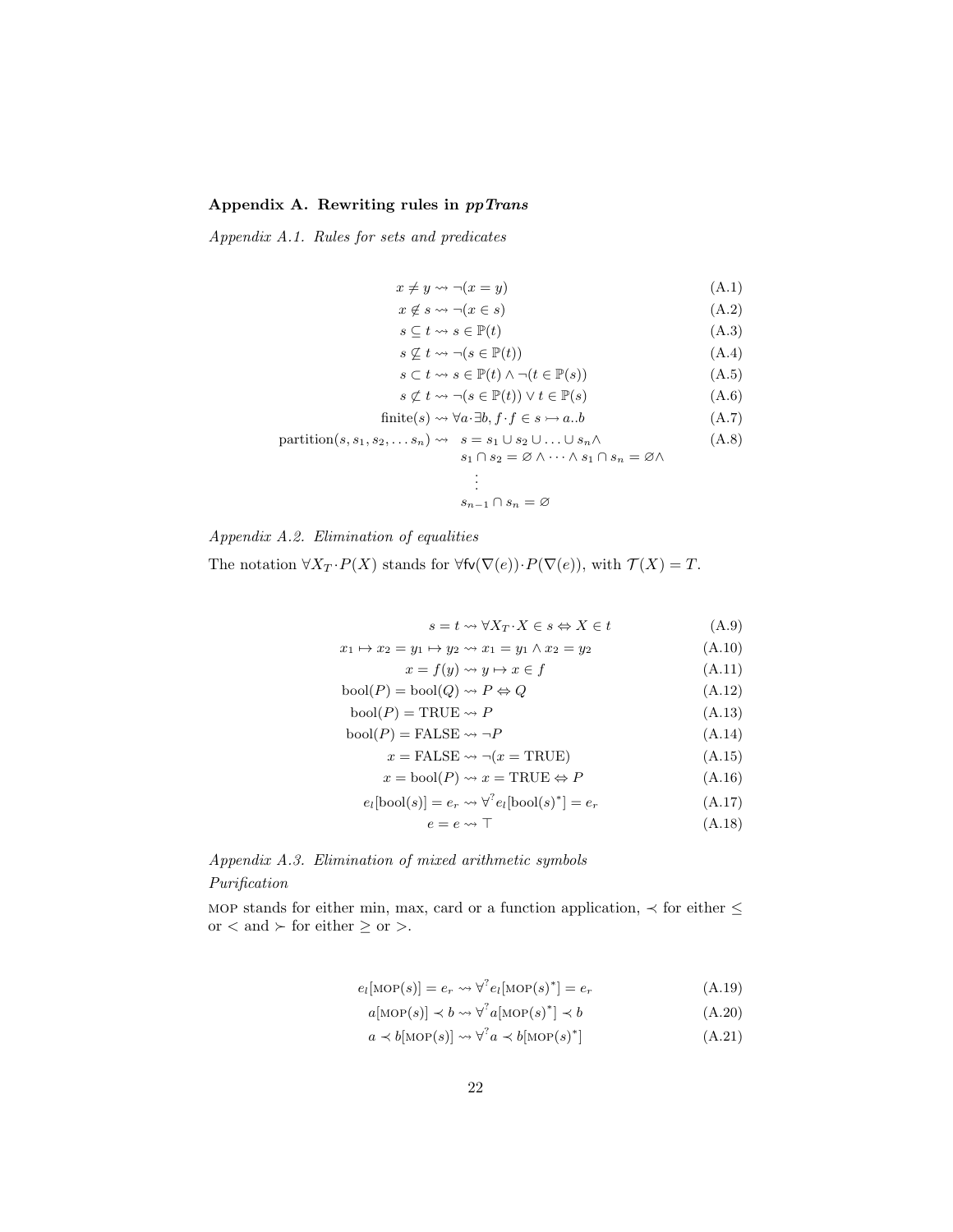Elimination of mixed operators

$$
n = \text{card}(s) \rightsquigarrow \exists f \cdot f \in s \rightarrow 1..n
$$
\n
$$
n = \min(s) \rightsquigarrow n \in s \land n \le \min(s)
$$
\n
$$
n = \max(s) \rightsquigarrow n \in s \land \max(s) \le n
$$
\n(A.23)\n
$$
(A.24)
$$

$$
a \succ b \rightsquigarrow b \prec a \qquad (A.25)
$$
  
\n
$$
\max(s) \prec a \rightsquigarrow \forall x \cdot x \in s \Rightarrow x \prec a \qquad (A.26)
$$
  
\n
$$
\min(s) \prec a \rightsquigarrow \exists x \cdot x \in s \land x \prec a \qquad (A.27)
$$
  
\n
$$
a \prec \min(s) \rightsquigarrow \forall x \cdot x \in s \Rightarrow a \prec x \qquad (A.28)
$$
  
\n
$$
a \prec \max(s) \rightsquigarrow \exists x \cdot x \in s \land a \prec x \qquad (A.29)
$$

Appendix A.4. Rules based on the right argument of set membership Elimination of membership in relations

The notation  $\text{func}(f)$  specifies that f is a function, and abbreviates:  $\forall A_U, B_V, C_V \cdot A \mapsto B \in f \wedge A \mapsto C \in f \Rightarrow B = C$ , where  $\mathcal{T}(f) = U \times V$ .

$$
e \in s \Leftrightarrow t \rightsquigarrow e \in s \Leftrightarrow t \land t \subseteq \text{ran}(e) \tag{A.30}
$$
  
\n
$$
e \in s \Leftrightarrow t \rightsquigarrow e \in s \leftrightarrow t \land s \subseteq \text{dom}(e) \tag{A.31}
$$
  
\n
$$
e \in s \leftrightarrow t \rightsquigarrow e \in s \leftrightarrow t \land t \subseteq \text{ran}(e) \tag{A.32}
$$
  
\n
$$
e \in s \rightarrow t \rightsquigarrow e \in s \rightarrow t \land \text{func}(e^{-1}) \tag{A.33}
$$
  
\n
$$
e \in s \rightarrow t \rightsquigarrow e \in s \rightarrow t \land t \subseteq \text{ran}(e) \tag{A.34}
$$
  
\n
$$
e \in s \rightarrow t \rightsquigarrow e \in s \rightarrow t \land t \subseteq \text{ran}(e) \tag{A.35}
$$
  
\n
$$
e \in s \rightarrow t \rightsquigarrow e \in s \rightarrow t \land \text{func}(e^{-1}) \tag{A.36}
$$
  
\n
$$
e \in s \rightarrow t \rightsquigarrow e \in s \rightarrow t \land \text{func}(e^{-1}) \tag{A.37}
$$
  
\n
$$
e \in s \rightarrow t \rightsquigarrow e \in s \rightarrow t \land s \subseteq \text{dom}(e) \tag{A.38}
$$
  
\n
$$
e \in s \rightarrow t \rightsquigarrow e \in s \leftrightarrow t \land s \subseteq \text{dom}(e) \tag{A.39}
$$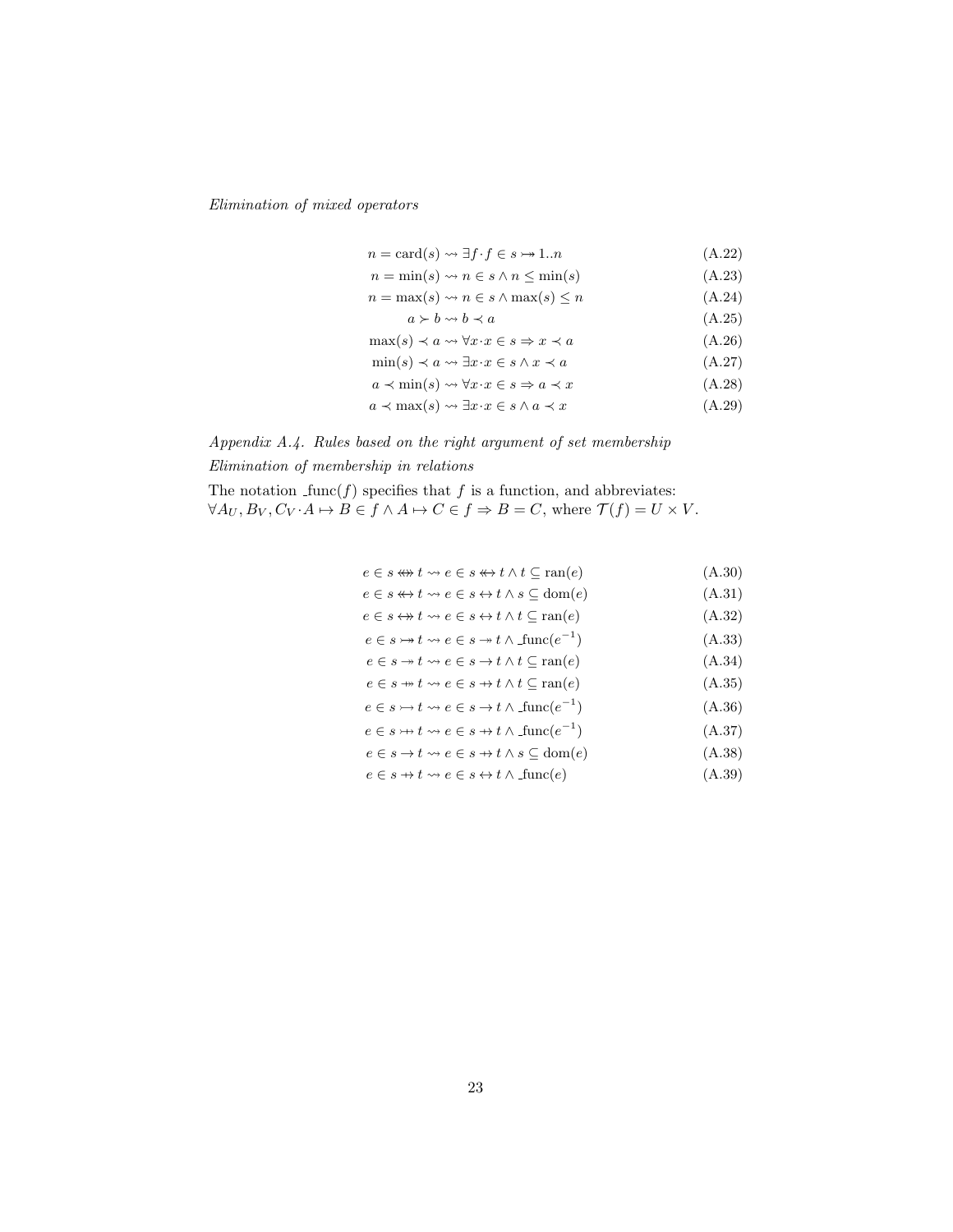# Other membership rewriting rules

The notation  $\forall X_T \cdot P(X)$  stands for  $\forall \text{fv}(\nabla(e)) \cdot P(\nabla(e))$ , with  $\mathcal{T}(X) = T$ . Likewise, notation  $\exists X_T \cdot P(X)$  stands for  $\exists \mathsf{fv}(\nabla(e)) \cdot P(\nabla(e))$ , with  $\mathcal{T}(X) = T$ .

| $e \in s \leadsto \top$                                                                        | if $\mathcal{T}(e) = s$                         | (A.40) |
|------------------------------------------------------------------------------------------------|-------------------------------------------------|--------|
| $e \in \varnothing \rightsquigarrow \bot$                                                      |                                                 | (A.41) |
| $e \in \mathbb{P}(t) \rightsquigarrow \forall X_T \cdot X \in e \Rightarrow X \in t$           | if $\mathcal{T}(e) = \mathbb{P}(T)$             | (A.42) |
| $e \in s \leftrightarrow t \leadsto \forall X_T \cdot X \in e \Rightarrow X \in s \times t$    | if $\mathcal{T}(e) = \mathbb{P}(T)$             | (A.43) |
| $e \in f \rightsquigarrow \exists^? e^* \in f$                                                 | if $f$ is an identifier                         | (A.44) |
| $e \in \mathbb{N} \rightsquigarrow 0 \leq e$                                                   |                                                 | (A.45) |
| $e \in \mathbb{N}_1 \rightsquigarrow 0 < e$                                                    |                                                 | (A.46) |
| $e \in \{x \cdot P \mid f\} \leadsto \exists x \cdot P \land e = f$                            |                                                 | (A.47) |
| $e \in (\bigcap x \cdot P \mid f) \rightsquigarrow \forall x \cdot P \Rightarrow e \in f$      |                                                 | (A.48) |
| $e \in \left(\bigcup x \cdot P \mid f\right) \rightsquigarrow \exists x \cdot P \land e \in f$ |                                                 | (A.49) |
| $e \in \text{union}(s) \rightsquigarrow \exists x \cdot x \in s \land e \in x$                 |                                                 | (A.50) |
| $e \in \text{inter}(s) \leadsto \forall x \cdot x \in s \Rightarrow e \in x$                   |                                                 | (A.51) |
| $e \in r [s] \rightarrow \exists X_T \cdot X \in s \wedge X \mapsto e \in r$                   | if $\mathbb{P}(T) = \mathcal{T}(\text{dom}(r))$ | (A.52) |
| $e \in f(s) \rightsquigarrow \exists X_T \cdot s \mapsto X \in f \land e \in X$                | if $T = \mathbb{P}(\mathcal{T}(e))$             | (A.53) |
| $e \in \text{ran}(r) \rightsquigarrow \exists X_T \cdot X \mapsto e \in r$                     | if $\mathbb{P}(T) = \mathcal{T}(\text{dom}(r))$ | (A.54) |
| $e \in \text{dom}(r) \rightsquigarrow \exists X_T \cdot e \mapsto X \in r$                     | if $\mathbb{P}(T) = \mathcal{T}(\text{ran}(r))$ | (A.55) |
| $e \in \{a_1, \ldots, a_n\} \rightsquigarrow e = a_1 \vee \cdots \vee e = a_n$                 |                                                 | (A.56) |
| $e \in \mathbb{P}_1(s) \rightsquigarrow e \in \mathbb{P}(s) \land [\exists X_T \cdot X \in e]$ | if $\mathbb{P}(T) = \mathcal{T}(e)$             | (A.57) |
| $e \in a \ldotp b \leadsto a \leq e \land e \leq b$                                            |                                                 | (A.58) |
| $e \in s \setminus t \leadsto e \in s \land \neg(e \in t)$                                     |                                                 | (A.59) |
| $e \in s_1 \cap \ldots \cap s_n \rightsquigarrow e \in s_1 \land \ldots \land e \in s_n$       |                                                 | (A.60) |
| $e \in s_1 \cup \ldots \cup s_n \rightsquigarrow e \in s_1 \vee \ldots \vee e \in s_n$         |                                                 | (A.61) |